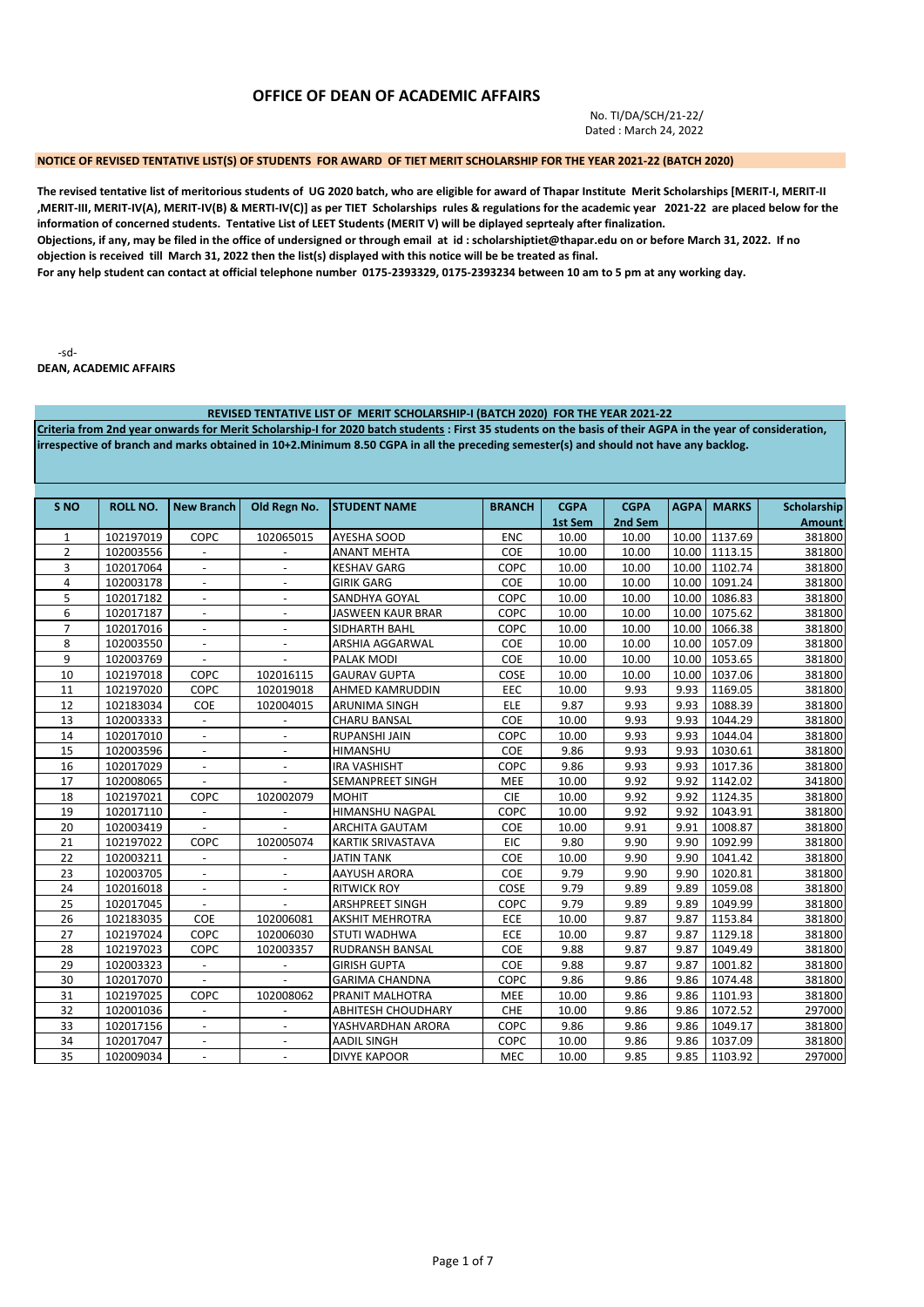#### **REVISED TENTATIVE LIST OF MERIT SCHOLARSHIP-II (BATCH 2020) FOR THE YEAR 2021-22**

**Criteria from 2nd year onwards for Merit Scholarship-II for 2020 batch students : Next 45 students (after excluding first 35 students of Merit-I) on the basis of their AGPA in the year of consideration, irrespective of branch and marks obtained in 10+2.Minimum 8.50 CGPA in all the preceding semester(s) and should not have any backlog.**

| 102183036<br>9.85<br>9.85<br>9.85<br>1088.19<br>267800<br>$\mathbf{1}$<br>COE<br>102006130<br>SUNDARAM SRIVASTAVA<br>ECE<br>267800<br>$\overline{2}$<br>102017147<br><b>AKSHAT GIRDHAR</b><br>COPC<br>10.00<br>9.85<br>9.85<br>1031.17<br>$\overline{a}$<br>3<br>COE<br>102019045<br>9.84<br>1089.44<br>102183038<br><b>HIMANI</b><br>EEC<br>9.80<br>9.84<br>267800<br>4<br>102183037<br><b>NEERAJ GOYAL</b><br>ENC<br>10.00<br>9.84<br>1069.17<br>267800<br>COE<br>102065025<br>9.84<br>5<br>102017191<br>SAKSHAM SOOD<br>COPC<br>10.00<br>9.84<br>9.84<br>1054.38<br>267800<br>$\blacksquare$<br>$\overline{\phantom{a}}$<br>6<br>102017148<br>10.00<br>9.84<br>1038.87<br>267800<br><b>RAUNAK KUMAR</b><br>COPC<br>9.84<br>$\blacksquare$<br>$\overline{\phantom{a}}$<br>102003602<br>COE<br>9.88<br>9.84<br>1023.69<br>267800<br>$\overline{7}$<br>ARSHJEET SINGH<br>9.84<br>$\overline{\phantom{a}}$<br>$\sim$<br>8<br>102003293<br>$\mathcal{L}$<br>PRIYAJOT GILL<br>COE<br>9.68<br>9.84<br>9.84<br>1002.21<br>267800<br>$\blacksquare$<br>9<br>1065.11<br>267800<br>102183039<br>COE<br>102006160<br><b>RITVIK THUKRAL</b><br>ECE<br>10.00<br>9.83<br>9.83<br>10<br>102003347<br>COE<br>9.79<br>9.83<br>1049.10<br>267800<br><b>CHAYAN SINHA</b><br>9.83<br>$\overline{\phantom{a}}$<br>11<br>102003132<br>COE<br>9.65<br>9.83<br>9.83<br>1021.09<br>267800<br><b>DIPSY BANSAL</b><br>$\blacksquare$<br>$\overline{\phantom{a}}$<br>12<br>COE<br>10.00<br>9.83<br>1004.00<br>267800<br>102003598<br><b>AASTHA GUPTA</b><br>9.83<br>$\overline{a}$<br>13<br>102017079<br>COPC<br>9.82<br>1060.83<br>267800<br><b>KRITI SINGHAL</b><br>10.00<br>9.82<br>$\blacksquare$<br>$\overline{\phantom{a}}$<br>14<br>COE<br>10.00<br>9.82<br>1039.25<br>267800<br>102003021<br>YASHIKA AGGARWAL<br>9.82<br>$\blacksquare$<br>$\Box$<br>15<br>9.81<br>1063.64<br>267800<br>102183040<br>COE<br>102006141<br><b>SHREY SAXENA</b><br>ECE<br>10.00<br>9.81<br>267800<br>16<br>102183041<br>COE<br>102008055<br>PRIYANSH AGGARWAL<br>MEE<br>10.00<br>9.81<br>9.81<br>1059.18<br>17<br>102016013<br>COSE<br>9.79<br>9.81<br>1054.94<br>267800<br><b>ARIHANT TANWAR</b><br>9.81<br>$\overline{\phantom{a}}$<br>18<br>9.79<br>9.81<br>1019.17<br>267800<br>102016031<br>DEV MAHESHWARI<br>COSE<br>9.81<br>$\overline{\phantom{a}}$<br>$\overline{\phantom{a}}$<br>19<br>102017143<br>9.77<br>9.81<br>1011.41<br>267800<br>MUDRIKA JAIN<br>COPC<br>9.81<br>$\blacksquare$<br>$\sim$<br>20<br>EEC<br>10.00<br>9.80<br>9.80<br>1088.83<br>267800<br>102183042<br>COE<br>102019048<br>YANSHIKA<br>10.00<br>9.80<br>1061.44<br>267800<br>21<br>102003369<br><b>ARYAN SEHGAL</b><br>COE<br>9.80<br>$\mathcal{L}$<br>$\overline{a}$<br>1038.14<br>22<br>102003519<br><b>GURJOT SINGH</b><br>COE<br>10.00<br>9.80<br>9.80<br>267800<br>$\mathbf{r}$<br>$\overline{a}$<br>23<br>102016099<br>KHUSHI SRIVASTAVA<br>9.72<br>9.79<br>1044.46<br>267800<br>COSE<br>9.79<br>$\overline{\phantom{a}}$<br>$\blacksquare$<br>24<br>COE<br>9.88<br>9.79<br>9.79<br>998.16<br>267800<br>102003275<br>OMISHA GUPTA<br>9.77<br>1077.82<br>267800<br>25<br>102183043<br>COE<br>102005040<br>SANYA SHARMA<br>EIC<br>10.00<br>9.77<br>ECE<br>9.80<br>9.77<br>231800<br>26<br>102006125<br>ABHISHREE<br>9.77<br>1056.86<br>$\blacksquare$<br>$\blacksquare$<br>27<br>102017013<br>COPC<br>9.88<br>9.77<br>9.77<br>1045.72<br>267800<br>$\mathbf{r}$<br>$\mathcal{L}$<br>SIDDHARTH TRIVEDI<br>9.77<br>102017171<br>COPC<br>9.86<br>9.77<br>1002.26<br>267800<br>28<br>$\mathbf{r}$<br>ADITYA VEGESINA<br>29<br>9.76<br>1103.24<br>102183045<br>COE<br><b>HETAL SHARMA</b><br><b>MEC</b><br>10.00<br>9.76<br>267800<br>102009024<br>9.76<br>267800<br>30<br>102003206<br><b>JASHAN ARORA</b><br>COE<br>10.00<br>9.76<br>1062.00<br>$\blacksquare$<br>$\overline{\phantom{a}}$<br>9.76<br>267800<br>31<br>102003541<br>COE<br>10.00<br>9.76<br>1047.27<br><b>AARYAN JAIN</b><br>$\overline{\phantom{a}}$<br>$\overline{\phantom{a}}$<br>32<br>COE<br>9.88<br>9.76<br>1017.70<br>267800<br>102003060<br>ARSHDEEP SINGH<br>9.76<br>$\blacksquare$<br>$\blacksquare$<br>9.76<br>1009.90<br>33<br>102003694<br>COE<br>10.00<br>9.76<br>267800<br><b>HARSH BISLA</b><br>$\sim$<br>$\overline{a}$<br>34<br>9.65<br>9.76<br>1009.43<br>267800<br>102183044<br><b>COE</b><br>102015127<br><b>KHUSHI PRASAD</b><br><b>ENC</b><br>9.76<br>9.76<br>35<br>102003012<br><b>JATIN GARG</b><br>COE<br>9.88<br>9.76<br>1007.02<br>267800<br>$\blacksquare$<br>$\overline{a}$<br>36<br>9.75<br>1025.67<br>102016023<br><b>NAVYA KUMAR</b><br>COSE<br>9.65<br>9.75<br>267800<br>37<br>ECE<br>9.63<br>9.74<br>9.74<br>1049.39<br>267800<br>102183046<br>COE<br>102006111<br>HARSH VARDHAN PANDEY<br>1044.77<br>38<br>102003018<br>PRACHI GUPTA<br>COE<br>10.00<br>9.74<br>9.74<br>267800<br>$\overline{\phantom{a}}$<br>$\blacksquare$<br>39<br>9.74<br>1008.14<br>267800<br>102003127<br>$\mathbb{L}^+$<br>$\mathbb{L}$<br>PRAJJWAL MEHTA<br>COE<br>10.00<br>9.74<br>40<br>102009009<br>9.85<br>9.73<br>1078.22<br>191000<br>MEHTAB SINGH RIAR<br><b>MEC</b><br>9.73<br>$\blacksquare$<br>$\overline{\phantom{a}}$<br>41<br>102183047<br><b>JASMINE KAUR</b><br>ELE<br>10.00<br>9.73<br>9.73<br>1074.93<br><b>COE</b><br>102004054<br>9.79<br>267800<br>42<br>102003370<br>MUKUL SINGHAL<br>COE<br>9.73<br>9.73<br>1024.09<br>$\overline{\phantom{a}}$<br>43<br>9.64<br>9.72<br>267800<br>102018057<br><b>SRISHTI MITTAL</b><br>COBS<br>9.72<br>1032.82<br>$\blacksquare$<br>$\blacksquare$<br>9.79<br>9.72<br>267800<br>44<br>COE<br>9.72<br>1009.77<br>102003372<br>JAHNVI GANGWAR<br>$\overline{\phantom{a}}$<br>$\overline{\phantom{a}}$ | S <sub>NO</sub> | <b>ROLL NO.</b> | <b>New Branch</b> | Old Regn No. | <b>STUDENT NAME</b>      | <b>BRANCH</b> | <b>CGPA</b> | <b>CGPA</b> | <b>AGPA</b> | <b>MARKS</b> | Scholarship   |
|------------------------------------------------------------------------------------------------------------------------------------------------------------------------------------------------------------------------------------------------------------------------------------------------------------------------------------------------------------------------------------------------------------------------------------------------------------------------------------------------------------------------------------------------------------------------------------------------------------------------------------------------------------------------------------------------------------------------------------------------------------------------------------------------------------------------------------------------------------------------------------------------------------------------------------------------------------------------------------------------------------------------------------------------------------------------------------------------------------------------------------------------------------------------------------------------------------------------------------------------------------------------------------------------------------------------------------------------------------------------------------------------------------------------------------------------------------------------------------------------------------------------------------------------------------------------------------------------------------------------------------------------------------------------------------------------------------------------------------------------------------------------------------------------------------------------------------------------------------------------------------------------------------------------------------------------------------------------------------------------------------------------------------------------------------------------------------------------------------------------------------------------------------------------------------------------------------------------------------------------------------------------------------------------------------------------------------------------------------------------------------------------------------------------------------------------------------------------------------------------------------------------------------------------------------------------------------------------------------------------------------------------------------------------------------------------------------------------------------------------------------------------------------------------------------------------------------------------------------------------------------------------------------------------------------------------------------------------------------------------------------------------------------------------------------------------------------------------------------------------------------------------------------------------------------------------------------------------------------------------------------------------------------------------------------------------------------------------------------------------------------------------------------------------------------------------------------------------------------------------------------------------------------------------------------------------------------------------------------------------------------------------------------------------------------------------------------------------------------------------------------------------------------------------------------------------------------------------------------------------------------------------------------------------------------------------------------------------------------------------------------------------------------------------------------------------------------------------------------------------------------------------------------------------------------------------------------------------------------------------------------------------------------------------------------------------------------------------------------------------------------------------------------------------------------------------------------------------------------------------------------------------------------------------------------------------------------------------------------------------------------------------------------------------------------------------------------------------------------------------------------------------------------------------------------------------------------------------------------------------------------------------------------------------------------------------------------------------------------------------------------------------------------------------------------------------------------------------------------------------------------------------------------------------------------------------------------------------------------------------------------------------------------------------------------------------------------------------------------------------------------------------------------------------------------------------------------------------------------------------------------------------------------------------------------------------------------------------------------------------------------------------------------------------------------|-----------------|-----------------|-------------------|--------------|--------------------------|---------------|-------------|-------------|-------------|--------------|---------------|
| 267800                                                                                                                                                                                                                                                                                                                                                                                                                                                                                                                                                                                                                                                                                                                                                                                                                                                                                                                                                                                                                                                                                                                                                                                                                                                                                                                                                                                                                                                                                                                                                                                                                                                                                                                                                                                                                                                                                                                                                                                                                                                                                                                                                                                                                                                                                                                                                                                                                                                                                                                                                                                                                                                                                                                                                                                                                                                                                                                                                                                                                                                                                                                                                                                                                                                                                                                                                                                                                                                                                                                                                                                                                                                                                                                                                                                                                                                                                                                                                                                                                                                                                                                                                                                                                                                                                                                                                                                                                                                                                                                                                                                                                                                                                                                                                                                                                                                                                                                                                                                                                                                                                                                                                                                                                                                                                                                                                                                                                                                                                                                                                                                                                                                                             |                 |                 |                   |              |                          |               | 1st Sem     | 2nd Sem     |             |              | <b>Amount</b> |
|                                                                                                                                                                                                                                                                                                                                                                                                                                                                                                                                                                                                                                                                                                                                                                                                                                                                                                                                                                                                                                                                                                                                                                                                                                                                                                                                                                                                                                                                                                                                                                                                                                                                                                                                                                                                                                                                                                                                                                                                                                                                                                                                                                                                                                                                                                                                                                                                                                                                                                                                                                                                                                                                                                                                                                                                                                                                                                                                                                                                                                                                                                                                                                                                                                                                                                                                                                                                                                                                                                                                                                                                                                                                                                                                                                                                                                                                                                                                                                                                                                                                                                                                                                                                                                                                                                                                                                                                                                                                                                                                                                                                                                                                                                                                                                                                                                                                                                                                                                                                                                                                                                                                                                                                                                                                                                                                                                                                                                                                                                                                                                                                                                                                                    |                 |                 |                   |              |                          |               |             |             |             |              |               |
|                                                                                                                                                                                                                                                                                                                                                                                                                                                                                                                                                                                                                                                                                                                                                                                                                                                                                                                                                                                                                                                                                                                                                                                                                                                                                                                                                                                                                                                                                                                                                                                                                                                                                                                                                                                                                                                                                                                                                                                                                                                                                                                                                                                                                                                                                                                                                                                                                                                                                                                                                                                                                                                                                                                                                                                                                                                                                                                                                                                                                                                                                                                                                                                                                                                                                                                                                                                                                                                                                                                                                                                                                                                                                                                                                                                                                                                                                                                                                                                                                                                                                                                                                                                                                                                                                                                                                                                                                                                                                                                                                                                                                                                                                                                                                                                                                                                                                                                                                                                                                                                                                                                                                                                                                                                                                                                                                                                                                                                                                                                                                                                                                                                                                    |                 |                 |                   |              |                          |               |             |             |             |              |               |
|                                                                                                                                                                                                                                                                                                                                                                                                                                                                                                                                                                                                                                                                                                                                                                                                                                                                                                                                                                                                                                                                                                                                                                                                                                                                                                                                                                                                                                                                                                                                                                                                                                                                                                                                                                                                                                                                                                                                                                                                                                                                                                                                                                                                                                                                                                                                                                                                                                                                                                                                                                                                                                                                                                                                                                                                                                                                                                                                                                                                                                                                                                                                                                                                                                                                                                                                                                                                                                                                                                                                                                                                                                                                                                                                                                                                                                                                                                                                                                                                                                                                                                                                                                                                                                                                                                                                                                                                                                                                                                                                                                                                                                                                                                                                                                                                                                                                                                                                                                                                                                                                                                                                                                                                                                                                                                                                                                                                                                                                                                                                                                                                                                                                                    |                 |                 |                   |              |                          |               |             |             |             |              |               |
|                                                                                                                                                                                                                                                                                                                                                                                                                                                                                                                                                                                                                                                                                                                                                                                                                                                                                                                                                                                                                                                                                                                                                                                                                                                                                                                                                                                                                                                                                                                                                                                                                                                                                                                                                                                                                                                                                                                                                                                                                                                                                                                                                                                                                                                                                                                                                                                                                                                                                                                                                                                                                                                                                                                                                                                                                                                                                                                                                                                                                                                                                                                                                                                                                                                                                                                                                                                                                                                                                                                                                                                                                                                                                                                                                                                                                                                                                                                                                                                                                                                                                                                                                                                                                                                                                                                                                                                                                                                                                                                                                                                                                                                                                                                                                                                                                                                                                                                                                                                                                                                                                                                                                                                                                                                                                                                                                                                                                                                                                                                                                                                                                                                                                    |                 |                 |                   |              |                          |               |             |             |             |              |               |
|                                                                                                                                                                                                                                                                                                                                                                                                                                                                                                                                                                                                                                                                                                                                                                                                                                                                                                                                                                                                                                                                                                                                                                                                                                                                                                                                                                                                                                                                                                                                                                                                                                                                                                                                                                                                                                                                                                                                                                                                                                                                                                                                                                                                                                                                                                                                                                                                                                                                                                                                                                                                                                                                                                                                                                                                                                                                                                                                                                                                                                                                                                                                                                                                                                                                                                                                                                                                                                                                                                                                                                                                                                                                                                                                                                                                                                                                                                                                                                                                                                                                                                                                                                                                                                                                                                                                                                                                                                                                                                                                                                                                                                                                                                                                                                                                                                                                                                                                                                                                                                                                                                                                                                                                                                                                                                                                                                                                                                                                                                                                                                                                                                                                                    |                 |                 |                   |              |                          |               |             |             |             |              |               |
|                                                                                                                                                                                                                                                                                                                                                                                                                                                                                                                                                                                                                                                                                                                                                                                                                                                                                                                                                                                                                                                                                                                                                                                                                                                                                                                                                                                                                                                                                                                                                                                                                                                                                                                                                                                                                                                                                                                                                                                                                                                                                                                                                                                                                                                                                                                                                                                                                                                                                                                                                                                                                                                                                                                                                                                                                                                                                                                                                                                                                                                                                                                                                                                                                                                                                                                                                                                                                                                                                                                                                                                                                                                                                                                                                                                                                                                                                                                                                                                                                                                                                                                                                                                                                                                                                                                                                                                                                                                                                                                                                                                                                                                                                                                                                                                                                                                                                                                                                                                                                                                                                                                                                                                                                                                                                                                                                                                                                                                                                                                                                                                                                                                                                    |                 |                 |                   |              |                          |               |             |             |             |              |               |
|                                                                                                                                                                                                                                                                                                                                                                                                                                                                                                                                                                                                                                                                                                                                                                                                                                                                                                                                                                                                                                                                                                                                                                                                                                                                                                                                                                                                                                                                                                                                                                                                                                                                                                                                                                                                                                                                                                                                                                                                                                                                                                                                                                                                                                                                                                                                                                                                                                                                                                                                                                                                                                                                                                                                                                                                                                                                                                                                                                                                                                                                                                                                                                                                                                                                                                                                                                                                                                                                                                                                                                                                                                                                                                                                                                                                                                                                                                                                                                                                                                                                                                                                                                                                                                                                                                                                                                                                                                                                                                                                                                                                                                                                                                                                                                                                                                                                                                                                                                                                                                                                                                                                                                                                                                                                                                                                                                                                                                                                                                                                                                                                                                                                                    |                 |                 |                   |              |                          |               |             |             |             |              |               |
|                                                                                                                                                                                                                                                                                                                                                                                                                                                                                                                                                                                                                                                                                                                                                                                                                                                                                                                                                                                                                                                                                                                                                                                                                                                                                                                                                                                                                                                                                                                                                                                                                                                                                                                                                                                                                                                                                                                                                                                                                                                                                                                                                                                                                                                                                                                                                                                                                                                                                                                                                                                                                                                                                                                                                                                                                                                                                                                                                                                                                                                                                                                                                                                                                                                                                                                                                                                                                                                                                                                                                                                                                                                                                                                                                                                                                                                                                                                                                                                                                                                                                                                                                                                                                                                                                                                                                                                                                                                                                                                                                                                                                                                                                                                                                                                                                                                                                                                                                                                                                                                                                                                                                                                                                                                                                                                                                                                                                                                                                                                                                                                                                                                                                    |                 |                 |                   |              |                          |               |             |             |             |              |               |
|                                                                                                                                                                                                                                                                                                                                                                                                                                                                                                                                                                                                                                                                                                                                                                                                                                                                                                                                                                                                                                                                                                                                                                                                                                                                                                                                                                                                                                                                                                                                                                                                                                                                                                                                                                                                                                                                                                                                                                                                                                                                                                                                                                                                                                                                                                                                                                                                                                                                                                                                                                                                                                                                                                                                                                                                                                                                                                                                                                                                                                                                                                                                                                                                                                                                                                                                                                                                                                                                                                                                                                                                                                                                                                                                                                                                                                                                                                                                                                                                                                                                                                                                                                                                                                                                                                                                                                                                                                                                                                                                                                                                                                                                                                                                                                                                                                                                                                                                                                                                                                                                                                                                                                                                                                                                                                                                                                                                                                                                                                                                                                                                                                                                                    |                 |                 |                   |              |                          |               |             |             |             |              |               |
|                                                                                                                                                                                                                                                                                                                                                                                                                                                                                                                                                                                                                                                                                                                                                                                                                                                                                                                                                                                                                                                                                                                                                                                                                                                                                                                                                                                                                                                                                                                                                                                                                                                                                                                                                                                                                                                                                                                                                                                                                                                                                                                                                                                                                                                                                                                                                                                                                                                                                                                                                                                                                                                                                                                                                                                                                                                                                                                                                                                                                                                                                                                                                                                                                                                                                                                                                                                                                                                                                                                                                                                                                                                                                                                                                                                                                                                                                                                                                                                                                                                                                                                                                                                                                                                                                                                                                                                                                                                                                                                                                                                                                                                                                                                                                                                                                                                                                                                                                                                                                                                                                                                                                                                                                                                                                                                                                                                                                                                                                                                                                                                                                                                                                    |                 |                 |                   |              |                          |               |             |             |             |              |               |
|                                                                                                                                                                                                                                                                                                                                                                                                                                                                                                                                                                                                                                                                                                                                                                                                                                                                                                                                                                                                                                                                                                                                                                                                                                                                                                                                                                                                                                                                                                                                                                                                                                                                                                                                                                                                                                                                                                                                                                                                                                                                                                                                                                                                                                                                                                                                                                                                                                                                                                                                                                                                                                                                                                                                                                                                                                                                                                                                                                                                                                                                                                                                                                                                                                                                                                                                                                                                                                                                                                                                                                                                                                                                                                                                                                                                                                                                                                                                                                                                                                                                                                                                                                                                                                                                                                                                                                                                                                                                                                                                                                                                                                                                                                                                                                                                                                                                                                                                                                                                                                                                                                                                                                                                                                                                                                                                                                                                                                                                                                                                                                                                                                                                                    |                 |                 |                   |              |                          |               |             |             |             |              |               |
|                                                                                                                                                                                                                                                                                                                                                                                                                                                                                                                                                                                                                                                                                                                                                                                                                                                                                                                                                                                                                                                                                                                                                                                                                                                                                                                                                                                                                                                                                                                                                                                                                                                                                                                                                                                                                                                                                                                                                                                                                                                                                                                                                                                                                                                                                                                                                                                                                                                                                                                                                                                                                                                                                                                                                                                                                                                                                                                                                                                                                                                                                                                                                                                                                                                                                                                                                                                                                                                                                                                                                                                                                                                                                                                                                                                                                                                                                                                                                                                                                                                                                                                                                                                                                                                                                                                                                                                                                                                                                                                                                                                                                                                                                                                                                                                                                                                                                                                                                                                                                                                                                                                                                                                                                                                                                                                                                                                                                                                                                                                                                                                                                                                                                    |                 |                 |                   |              |                          |               |             |             |             |              |               |
|                                                                                                                                                                                                                                                                                                                                                                                                                                                                                                                                                                                                                                                                                                                                                                                                                                                                                                                                                                                                                                                                                                                                                                                                                                                                                                                                                                                                                                                                                                                                                                                                                                                                                                                                                                                                                                                                                                                                                                                                                                                                                                                                                                                                                                                                                                                                                                                                                                                                                                                                                                                                                                                                                                                                                                                                                                                                                                                                                                                                                                                                                                                                                                                                                                                                                                                                                                                                                                                                                                                                                                                                                                                                                                                                                                                                                                                                                                                                                                                                                                                                                                                                                                                                                                                                                                                                                                                                                                                                                                                                                                                                                                                                                                                                                                                                                                                                                                                                                                                                                                                                                                                                                                                                                                                                                                                                                                                                                                                                                                                                                                                                                                                                                    |                 |                 |                   |              |                          |               |             |             |             |              |               |
|                                                                                                                                                                                                                                                                                                                                                                                                                                                                                                                                                                                                                                                                                                                                                                                                                                                                                                                                                                                                                                                                                                                                                                                                                                                                                                                                                                                                                                                                                                                                                                                                                                                                                                                                                                                                                                                                                                                                                                                                                                                                                                                                                                                                                                                                                                                                                                                                                                                                                                                                                                                                                                                                                                                                                                                                                                                                                                                                                                                                                                                                                                                                                                                                                                                                                                                                                                                                                                                                                                                                                                                                                                                                                                                                                                                                                                                                                                                                                                                                                                                                                                                                                                                                                                                                                                                                                                                                                                                                                                                                                                                                                                                                                                                                                                                                                                                                                                                                                                                                                                                                                                                                                                                                                                                                                                                                                                                                                                                                                                                                                                                                                                                                                    |                 |                 |                   |              |                          |               |             |             |             |              |               |
|                                                                                                                                                                                                                                                                                                                                                                                                                                                                                                                                                                                                                                                                                                                                                                                                                                                                                                                                                                                                                                                                                                                                                                                                                                                                                                                                                                                                                                                                                                                                                                                                                                                                                                                                                                                                                                                                                                                                                                                                                                                                                                                                                                                                                                                                                                                                                                                                                                                                                                                                                                                                                                                                                                                                                                                                                                                                                                                                                                                                                                                                                                                                                                                                                                                                                                                                                                                                                                                                                                                                                                                                                                                                                                                                                                                                                                                                                                                                                                                                                                                                                                                                                                                                                                                                                                                                                                                                                                                                                                                                                                                                                                                                                                                                                                                                                                                                                                                                                                                                                                                                                                                                                                                                                                                                                                                                                                                                                                                                                                                                                                                                                                                                                    |                 |                 |                   |              |                          |               |             |             |             |              |               |
|                                                                                                                                                                                                                                                                                                                                                                                                                                                                                                                                                                                                                                                                                                                                                                                                                                                                                                                                                                                                                                                                                                                                                                                                                                                                                                                                                                                                                                                                                                                                                                                                                                                                                                                                                                                                                                                                                                                                                                                                                                                                                                                                                                                                                                                                                                                                                                                                                                                                                                                                                                                                                                                                                                                                                                                                                                                                                                                                                                                                                                                                                                                                                                                                                                                                                                                                                                                                                                                                                                                                                                                                                                                                                                                                                                                                                                                                                                                                                                                                                                                                                                                                                                                                                                                                                                                                                                                                                                                                                                                                                                                                                                                                                                                                                                                                                                                                                                                                                                                                                                                                                                                                                                                                                                                                                                                                                                                                                                                                                                                                                                                                                                                                                    |                 |                 |                   |              |                          |               |             |             |             |              |               |
|                                                                                                                                                                                                                                                                                                                                                                                                                                                                                                                                                                                                                                                                                                                                                                                                                                                                                                                                                                                                                                                                                                                                                                                                                                                                                                                                                                                                                                                                                                                                                                                                                                                                                                                                                                                                                                                                                                                                                                                                                                                                                                                                                                                                                                                                                                                                                                                                                                                                                                                                                                                                                                                                                                                                                                                                                                                                                                                                                                                                                                                                                                                                                                                                                                                                                                                                                                                                                                                                                                                                                                                                                                                                                                                                                                                                                                                                                                                                                                                                                                                                                                                                                                                                                                                                                                                                                                                                                                                                                                                                                                                                                                                                                                                                                                                                                                                                                                                                                                                                                                                                                                                                                                                                                                                                                                                                                                                                                                                                                                                                                                                                                                                                                    |                 |                 |                   |              |                          |               |             |             |             |              |               |
|                                                                                                                                                                                                                                                                                                                                                                                                                                                                                                                                                                                                                                                                                                                                                                                                                                                                                                                                                                                                                                                                                                                                                                                                                                                                                                                                                                                                                                                                                                                                                                                                                                                                                                                                                                                                                                                                                                                                                                                                                                                                                                                                                                                                                                                                                                                                                                                                                                                                                                                                                                                                                                                                                                                                                                                                                                                                                                                                                                                                                                                                                                                                                                                                                                                                                                                                                                                                                                                                                                                                                                                                                                                                                                                                                                                                                                                                                                                                                                                                                                                                                                                                                                                                                                                                                                                                                                                                                                                                                                                                                                                                                                                                                                                                                                                                                                                                                                                                                                                                                                                                                                                                                                                                                                                                                                                                                                                                                                                                                                                                                                                                                                                                                    |                 |                 |                   |              |                          |               |             |             |             |              |               |
|                                                                                                                                                                                                                                                                                                                                                                                                                                                                                                                                                                                                                                                                                                                                                                                                                                                                                                                                                                                                                                                                                                                                                                                                                                                                                                                                                                                                                                                                                                                                                                                                                                                                                                                                                                                                                                                                                                                                                                                                                                                                                                                                                                                                                                                                                                                                                                                                                                                                                                                                                                                                                                                                                                                                                                                                                                                                                                                                                                                                                                                                                                                                                                                                                                                                                                                                                                                                                                                                                                                                                                                                                                                                                                                                                                                                                                                                                                                                                                                                                                                                                                                                                                                                                                                                                                                                                                                                                                                                                                                                                                                                                                                                                                                                                                                                                                                                                                                                                                                                                                                                                                                                                                                                                                                                                                                                                                                                                                                                                                                                                                                                                                                                                    |                 |                 |                   |              |                          |               |             |             |             |              |               |
|                                                                                                                                                                                                                                                                                                                                                                                                                                                                                                                                                                                                                                                                                                                                                                                                                                                                                                                                                                                                                                                                                                                                                                                                                                                                                                                                                                                                                                                                                                                                                                                                                                                                                                                                                                                                                                                                                                                                                                                                                                                                                                                                                                                                                                                                                                                                                                                                                                                                                                                                                                                                                                                                                                                                                                                                                                                                                                                                                                                                                                                                                                                                                                                                                                                                                                                                                                                                                                                                                                                                                                                                                                                                                                                                                                                                                                                                                                                                                                                                                                                                                                                                                                                                                                                                                                                                                                                                                                                                                                                                                                                                                                                                                                                                                                                                                                                                                                                                                                                                                                                                                                                                                                                                                                                                                                                                                                                                                                                                                                                                                                                                                                                                                    |                 |                 |                   |              |                          |               |             |             |             |              |               |
|                                                                                                                                                                                                                                                                                                                                                                                                                                                                                                                                                                                                                                                                                                                                                                                                                                                                                                                                                                                                                                                                                                                                                                                                                                                                                                                                                                                                                                                                                                                                                                                                                                                                                                                                                                                                                                                                                                                                                                                                                                                                                                                                                                                                                                                                                                                                                                                                                                                                                                                                                                                                                                                                                                                                                                                                                                                                                                                                                                                                                                                                                                                                                                                                                                                                                                                                                                                                                                                                                                                                                                                                                                                                                                                                                                                                                                                                                                                                                                                                                                                                                                                                                                                                                                                                                                                                                                                                                                                                                                                                                                                                                                                                                                                                                                                                                                                                                                                                                                                                                                                                                                                                                                                                                                                                                                                                                                                                                                                                                                                                                                                                                                                                                    |                 |                 |                   |              |                          |               |             |             |             |              |               |
|                                                                                                                                                                                                                                                                                                                                                                                                                                                                                                                                                                                                                                                                                                                                                                                                                                                                                                                                                                                                                                                                                                                                                                                                                                                                                                                                                                                                                                                                                                                                                                                                                                                                                                                                                                                                                                                                                                                                                                                                                                                                                                                                                                                                                                                                                                                                                                                                                                                                                                                                                                                                                                                                                                                                                                                                                                                                                                                                                                                                                                                                                                                                                                                                                                                                                                                                                                                                                                                                                                                                                                                                                                                                                                                                                                                                                                                                                                                                                                                                                                                                                                                                                                                                                                                                                                                                                                                                                                                                                                                                                                                                                                                                                                                                                                                                                                                                                                                                                                                                                                                                                                                                                                                                                                                                                                                                                                                                                                                                                                                                                                                                                                                                                    |                 |                 |                   |              |                          |               |             |             |             |              |               |
|                                                                                                                                                                                                                                                                                                                                                                                                                                                                                                                                                                                                                                                                                                                                                                                                                                                                                                                                                                                                                                                                                                                                                                                                                                                                                                                                                                                                                                                                                                                                                                                                                                                                                                                                                                                                                                                                                                                                                                                                                                                                                                                                                                                                                                                                                                                                                                                                                                                                                                                                                                                                                                                                                                                                                                                                                                                                                                                                                                                                                                                                                                                                                                                                                                                                                                                                                                                                                                                                                                                                                                                                                                                                                                                                                                                                                                                                                                                                                                                                                                                                                                                                                                                                                                                                                                                                                                                                                                                                                                                                                                                                                                                                                                                                                                                                                                                                                                                                                                                                                                                                                                                                                                                                                                                                                                                                                                                                                                                                                                                                                                                                                                                                                    |                 |                 |                   |              |                          |               |             |             |             |              |               |
|                                                                                                                                                                                                                                                                                                                                                                                                                                                                                                                                                                                                                                                                                                                                                                                                                                                                                                                                                                                                                                                                                                                                                                                                                                                                                                                                                                                                                                                                                                                                                                                                                                                                                                                                                                                                                                                                                                                                                                                                                                                                                                                                                                                                                                                                                                                                                                                                                                                                                                                                                                                                                                                                                                                                                                                                                                                                                                                                                                                                                                                                                                                                                                                                                                                                                                                                                                                                                                                                                                                                                                                                                                                                                                                                                                                                                                                                                                                                                                                                                                                                                                                                                                                                                                                                                                                                                                                                                                                                                                                                                                                                                                                                                                                                                                                                                                                                                                                                                                                                                                                                                                                                                                                                                                                                                                                                                                                                                                                                                                                                                                                                                                                                                    |                 |                 |                   |              |                          |               |             |             |             |              |               |
|                                                                                                                                                                                                                                                                                                                                                                                                                                                                                                                                                                                                                                                                                                                                                                                                                                                                                                                                                                                                                                                                                                                                                                                                                                                                                                                                                                                                                                                                                                                                                                                                                                                                                                                                                                                                                                                                                                                                                                                                                                                                                                                                                                                                                                                                                                                                                                                                                                                                                                                                                                                                                                                                                                                                                                                                                                                                                                                                                                                                                                                                                                                                                                                                                                                                                                                                                                                                                                                                                                                                                                                                                                                                                                                                                                                                                                                                                                                                                                                                                                                                                                                                                                                                                                                                                                                                                                                                                                                                                                                                                                                                                                                                                                                                                                                                                                                                                                                                                                                                                                                                                                                                                                                                                                                                                                                                                                                                                                                                                                                                                                                                                                                                                    |                 |                 |                   |              |                          |               |             |             |             |              |               |
|                                                                                                                                                                                                                                                                                                                                                                                                                                                                                                                                                                                                                                                                                                                                                                                                                                                                                                                                                                                                                                                                                                                                                                                                                                                                                                                                                                                                                                                                                                                                                                                                                                                                                                                                                                                                                                                                                                                                                                                                                                                                                                                                                                                                                                                                                                                                                                                                                                                                                                                                                                                                                                                                                                                                                                                                                                                                                                                                                                                                                                                                                                                                                                                                                                                                                                                                                                                                                                                                                                                                                                                                                                                                                                                                                                                                                                                                                                                                                                                                                                                                                                                                                                                                                                                                                                                                                                                                                                                                                                                                                                                                                                                                                                                                                                                                                                                                                                                                                                                                                                                                                                                                                                                                                                                                                                                                                                                                                                                                                                                                                                                                                                                                                    |                 |                 |                   |              |                          |               |             |             |             |              |               |
|                                                                                                                                                                                                                                                                                                                                                                                                                                                                                                                                                                                                                                                                                                                                                                                                                                                                                                                                                                                                                                                                                                                                                                                                                                                                                                                                                                                                                                                                                                                                                                                                                                                                                                                                                                                                                                                                                                                                                                                                                                                                                                                                                                                                                                                                                                                                                                                                                                                                                                                                                                                                                                                                                                                                                                                                                                                                                                                                                                                                                                                                                                                                                                                                                                                                                                                                                                                                                                                                                                                                                                                                                                                                                                                                                                                                                                                                                                                                                                                                                                                                                                                                                                                                                                                                                                                                                                                                                                                                                                                                                                                                                                                                                                                                                                                                                                                                                                                                                                                                                                                                                                                                                                                                                                                                                                                                                                                                                                                                                                                                                                                                                                                                                    |                 |                 |                   |              |                          |               |             |             |             |              |               |
|                                                                                                                                                                                                                                                                                                                                                                                                                                                                                                                                                                                                                                                                                                                                                                                                                                                                                                                                                                                                                                                                                                                                                                                                                                                                                                                                                                                                                                                                                                                                                                                                                                                                                                                                                                                                                                                                                                                                                                                                                                                                                                                                                                                                                                                                                                                                                                                                                                                                                                                                                                                                                                                                                                                                                                                                                                                                                                                                                                                                                                                                                                                                                                                                                                                                                                                                                                                                                                                                                                                                                                                                                                                                                                                                                                                                                                                                                                                                                                                                                                                                                                                                                                                                                                                                                                                                                                                                                                                                                                                                                                                                                                                                                                                                                                                                                                                                                                                                                                                                                                                                                                                                                                                                                                                                                                                                                                                                                                                                                                                                                                                                                                                                                    |                 |                 |                   |              |                          |               |             |             |             |              |               |
|                                                                                                                                                                                                                                                                                                                                                                                                                                                                                                                                                                                                                                                                                                                                                                                                                                                                                                                                                                                                                                                                                                                                                                                                                                                                                                                                                                                                                                                                                                                                                                                                                                                                                                                                                                                                                                                                                                                                                                                                                                                                                                                                                                                                                                                                                                                                                                                                                                                                                                                                                                                                                                                                                                                                                                                                                                                                                                                                                                                                                                                                                                                                                                                                                                                                                                                                                                                                                                                                                                                                                                                                                                                                                                                                                                                                                                                                                                                                                                                                                                                                                                                                                                                                                                                                                                                                                                                                                                                                                                                                                                                                                                                                                                                                                                                                                                                                                                                                                                                                                                                                                                                                                                                                                                                                                                                                                                                                                                                                                                                                                                                                                                                                                    |                 |                 |                   |              |                          |               |             |             |             |              |               |
|                                                                                                                                                                                                                                                                                                                                                                                                                                                                                                                                                                                                                                                                                                                                                                                                                                                                                                                                                                                                                                                                                                                                                                                                                                                                                                                                                                                                                                                                                                                                                                                                                                                                                                                                                                                                                                                                                                                                                                                                                                                                                                                                                                                                                                                                                                                                                                                                                                                                                                                                                                                                                                                                                                                                                                                                                                                                                                                                                                                                                                                                                                                                                                                                                                                                                                                                                                                                                                                                                                                                                                                                                                                                                                                                                                                                                                                                                                                                                                                                                                                                                                                                                                                                                                                                                                                                                                                                                                                                                                                                                                                                                                                                                                                                                                                                                                                                                                                                                                                                                                                                                                                                                                                                                                                                                                                                                                                                                                                                                                                                                                                                                                                                                    |                 |                 |                   |              |                          |               |             |             |             |              |               |
|                                                                                                                                                                                                                                                                                                                                                                                                                                                                                                                                                                                                                                                                                                                                                                                                                                                                                                                                                                                                                                                                                                                                                                                                                                                                                                                                                                                                                                                                                                                                                                                                                                                                                                                                                                                                                                                                                                                                                                                                                                                                                                                                                                                                                                                                                                                                                                                                                                                                                                                                                                                                                                                                                                                                                                                                                                                                                                                                                                                                                                                                                                                                                                                                                                                                                                                                                                                                                                                                                                                                                                                                                                                                                                                                                                                                                                                                                                                                                                                                                                                                                                                                                                                                                                                                                                                                                                                                                                                                                                                                                                                                                                                                                                                                                                                                                                                                                                                                                                                                                                                                                                                                                                                                                                                                                                                                                                                                                                                                                                                                                                                                                                                                                    |                 |                 |                   |              |                          |               |             |             |             |              |               |
|                                                                                                                                                                                                                                                                                                                                                                                                                                                                                                                                                                                                                                                                                                                                                                                                                                                                                                                                                                                                                                                                                                                                                                                                                                                                                                                                                                                                                                                                                                                                                                                                                                                                                                                                                                                                                                                                                                                                                                                                                                                                                                                                                                                                                                                                                                                                                                                                                                                                                                                                                                                                                                                                                                                                                                                                                                                                                                                                                                                                                                                                                                                                                                                                                                                                                                                                                                                                                                                                                                                                                                                                                                                                                                                                                                                                                                                                                                                                                                                                                                                                                                                                                                                                                                                                                                                                                                                                                                                                                                                                                                                                                                                                                                                                                                                                                                                                                                                                                                                                                                                                                                                                                                                                                                                                                                                                                                                                                                                                                                                                                                                                                                                                                    |                 |                 |                   |              |                          |               |             |             |             |              |               |
|                                                                                                                                                                                                                                                                                                                                                                                                                                                                                                                                                                                                                                                                                                                                                                                                                                                                                                                                                                                                                                                                                                                                                                                                                                                                                                                                                                                                                                                                                                                                                                                                                                                                                                                                                                                                                                                                                                                                                                                                                                                                                                                                                                                                                                                                                                                                                                                                                                                                                                                                                                                                                                                                                                                                                                                                                                                                                                                                                                                                                                                                                                                                                                                                                                                                                                                                                                                                                                                                                                                                                                                                                                                                                                                                                                                                                                                                                                                                                                                                                                                                                                                                                                                                                                                                                                                                                                                                                                                                                                                                                                                                                                                                                                                                                                                                                                                                                                                                                                                                                                                                                                                                                                                                                                                                                                                                                                                                                                                                                                                                                                                                                                                                                    |                 |                 |                   |              |                          |               |             |             |             |              |               |
|                                                                                                                                                                                                                                                                                                                                                                                                                                                                                                                                                                                                                                                                                                                                                                                                                                                                                                                                                                                                                                                                                                                                                                                                                                                                                                                                                                                                                                                                                                                                                                                                                                                                                                                                                                                                                                                                                                                                                                                                                                                                                                                                                                                                                                                                                                                                                                                                                                                                                                                                                                                                                                                                                                                                                                                                                                                                                                                                                                                                                                                                                                                                                                                                                                                                                                                                                                                                                                                                                                                                                                                                                                                                                                                                                                                                                                                                                                                                                                                                                                                                                                                                                                                                                                                                                                                                                                                                                                                                                                                                                                                                                                                                                                                                                                                                                                                                                                                                                                                                                                                                                                                                                                                                                                                                                                                                                                                                                                                                                                                                                                                                                                                                                    |                 |                 |                   |              |                          |               |             |             |             |              |               |
|                                                                                                                                                                                                                                                                                                                                                                                                                                                                                                                                                                                                                                                                                                                                                                                                                                                                                                                                                                                                                                                                                                                                                                                                                                                                                                                                                                                                                                                                                                                                                                                                                                                                                                                                                                                                                                                                                                                                                                                                                                                                                                                                                                                                                                                                                                                                                                                                                                                                                                                                                                                                                                                                                                                                                                                                                                                                                                                                                                                                                                                                                                                                                                                                                                                                                                                                                                                                                                                                                                                                                                                                                                                                                                                                                                                                                                                                                                                                                                                                                                                                                                                                                                                                                                                                                                                                                                                                                                                                                                                                                                                                                                                                                                                                                                                                                                                                                                                                                                                                                                                                                                                                                                                                                                                                                                                                                                                                                                                                                                                                                                                                                                                                                    |                 |                 |                   |              |                          |               |             |             |             |              |               |
|                                                                                                                                                                                                                                                                                                                                                                                                                                                                                                                                                                                                                                                                                                                                                                                                                                                                                                                                                                                                                                                                                                                                                                                                                                                                                                                                                                                                                                                                                                                                                                                                                                                                                                                                                                                                                                                                                                                                                                                                                                                                                                                                                                                                                                                                                                                                                                                                                                                                                                                                                                                                                                                                                                                                                                                                                                                                                                                                                                                                                                                                                                                                                                                                                                                                                                                                                                                                                                                                                                                                                                                                                                                                                                                                                                                                                                                                                                                                                                                                                                                                                                                                                                                                                                                                                                                                                                                                                                                                                                                                                                                                                                                                                                                                                                                                                                                                                                                                                                                                                                                                                                                                                                                                                                                                                                                                                                                                                                                                                                                                                                                                                                                                                    |                 |                 |                   |              |                          |               |             |             |             |              |               |
|                                                                                                                                                                                                                                                                                                                                                                                                                                                                                                                                                                                                                                                                                                                                                                                                                                                                                                                                                                                                                                                                                                                                                                                                                                                                                                                                                                                                                                                                                                                                                                                                                                                                                                                                                                                                                                                                                                                                                                                                                                                                                                                                                                                                                                                                                                                                                                                                                                                                                                                                                                                                                                                                                                                                                                                                                                                                                                                                                                                                                                                                                                                                                                                                                                                                                                                                                                                                                                                                                                                                                                                                                                                                                                                                                                                                                                                                                                                                                                                                                                                                                                                                                                                                                                                                                                                                                                                                                                                                                                                                                                                                                                                                                                                                                                                                                                                                                                                                                                                                                                                                                                                                                                                                                                                                                                                                                                                                                                                                                                                                                                                                                                                                                    |                 |                 |                   |              |                          |               |             |             |             |              |               |
|                                                                                                                                                                                                                                                                                                                                                                                                                                                                                                                                                                                                                                                                                                                                                                                                                                                                                                                                                                                                                                                                                                                                                                                                                                                                                                                                                                                                                                                                                                                                                                                                                                                                                                                                                                                                                                                                                                                                                                                                                                                                                                                                                                                                                                                                                                                                                                                                                                                                                                                                                                                                                                                                                                                                                                                                                                                                                                                                                                                                                                                                                                                                                                                                                                                                                                                                                                                                                                                                                                                                                                                                                                                                                                                                                                                                                                                                                                                                                                                                                                                                                                                                                                                                                                                                                                                                                                                                                                                                                                                                                                                                                                                                                                                                                                                                                                                                                                                                                                                                                                                                                                                                                                                                                                                                                                                                                                                                                                                                                                                                                                                                                                                                                    |                 |                 |                   |              |                          |               |             |             |             |              |               |
|                                                                                                                                                                                                                                                                                                                                                                                                                                                                                                                                                                                                                                                                                                                                                                                                                                                                                                                                                                                                                                                                                                                                                                                                                                                                                                                                                                                                                                                                                                                                                                                                                                                                                                                                                                                                                                                                                                                                                                                                                                                                                                                                                                                                                                                                                                                                                                                                                                                                                                                                                                                                                                                                                                                                                                                                                                                                                                                                                                                                                                                                                                                                                                                                                                                                                                                                                                                                                                                                                                                                                                                                                                                                                                                                                                                                                                                                                                                                                                                                                                                                                                                                                                                                                                                                                                                                                                                                                                                                                                                                                                                                                                                                                                                                                                                                                                                                                                                                                                                                                                                                                                                                                                                                                                                                                                                                                                                                                                                                                                                                                                                                                                                                                    |                 |                 |                   |              |                          |               |             |             |             |              |               |
|                                                                                                                                                                                                                                                                                                                                                                                                                                                                                                                                                                                                                                                                                                                                                                                                                                                                                                                                                                                                                                                                                                                                                                                                                                                                                                                                                                                                                                                                                                                                                                                                                                                                                                                                                                                                                                                                                                                                                                                                                                                                                                                                                                                                                                                                                                                                                                                                                                                                                                                                                                                                                                                                                                                                                                                                                                                                                                                                                                                                                                                                                                                                                                                                                                                                                                                                                                                                                                                                                                                                                                                                                                                                                                                                                                                                                                                                                                                                                                                                                                                                                                                                                                                                                                                                                                                                                                                                                                                                                                                                                                                                                                                                                                                                                                                                                                                                                                                                                                                                                                                                                                                                                                                                                                                                                                                                                                                                                                                                                                                                                                                                                                                                                    |                 |                 |                   |              |                          |               |             |             |             |              |               |
|                                                                                                                                                                                                                                                                                                                                                                                                                                                                                                                                                                                                                                                                                                                                                                                                                                                                                                                                                                                                                                                                                                                                                                                                                                                                                                                                                                                                                                                                                                                                                                                                                                                                                                                                                                                                                                                                                                                                                                                                                                                                                                                                                                                                                                                                                                                                                                                                                                                                                                                                                                                                                                                                                                                                                                                                                                                                                                                                                                                                                                                                                                                                                                                                                                                                                                                                                                                                                                                                                                                                                                                                                                                                                                                                                                                                                                                                                                                                                                                                                                                                                                                                                                                                                                                                                                                                                                                                                                                                                                                                                                                                                                                                                                                                                                                                                                                                                                                                                                                                                                                                                                                                                                                                                                                                                                                                                                                                                                                                                                                                                                                                                                                                                    |                 |                 |                   |              |                          |               |             |             |             |              |               |
|                                                                                                                                                                                                                                                                                                                                                                                                                                                                                                                                                                                                                                                                                                                                                                                                                                                                                                                                                                                                                                                                                                                                                                                                                                                                                                                                                                                                                                                                                                                                                                                                                                                                                                                                                                                                                                                                                                                                                                                                                                                                                                                                                                                                                                                                                                                                                                                                                                                                                                                                                                                                                                                                                                                                                                                                                                                                                                                                                                                                                                                                                                                                                                                                                                                                                                                                                                                                                                                                                                                                                                                                                                                                                                                                                                                                                                                                                                                                                                                                                                                                                                                                                                                                                                                                                                                                                                                                                                                                                                                                                                                                                                                                                                                                                                                                                                                                                                                                                                                                                                                                                                                                                                                                                                                                                                                                                                                                                                                                                                                                                                                                                                                                                    |                 |                 |                   |              |                          |               |             |             |             |              |               |
|                                                                                                                                                                                                                                                                                                                                                                                                                                                                                                                                                                                                                                                                                                                                                                                                                                                                                                                                                                                                                                                                                                                                                                                                                                                                                                                                                                                                                                                                                                                                                                                                                                                                                                                                                                                                                                                                                                                                                                                                                                                                                                                                                                                                                                                                                                                                                                                                                                                                                                                                                                                                                                                                                                                                                                                                                                                                                                                                                                                                                                                                                                                                                                                                                                                                                                                                                                                                                                                                                                                                                                                                                                                                                                                                                                                                                                                                                                                                                                                                                                                                                                                                                                                                                                                                                                                                                                                                                                                                                                                                                                                                                                                                                                                                                                                                                                                                                                                                                                                                                                                                                                                                                                                                                                                                                                                                                                                                                                                                                                                                                                                                                                                                                    |                 |                 |                   |              |                          |               |             |             |             |              |               |
|                                                                                                                                                                                                                                                                                                                                                                                                                                                                                                                                                                                                                                                                                                                                                                                                                                                                                                                                                                                                                                                                                                                                                                                                                                                                                                                                                                                                                                                                                                                                                                                                                                                                                                                                                                                                                                                                                                                                                                                                                                                                                                                                                                                                                                                                                                                                                                                                                                                                                                                                                                                                                                                                                                                                                                                                                                                                                                                                                                                                                                                                                                                                                                                                                                                                                                                                                                                                                                                                                                                                                                                                                                                                                                                                                                                                                                                                                                                                                                                                                                                                                                                                                                                                                                                                                                                                                                                                                                                                                                                                                                                                                                                                                                                                                                                                                                                                                                                                                                                                                                                                                                                                                                                                                                                                                                                                                                                                                                                                                                                                                                                                                                                                                    |                 |                 |                   |              |                          |               |             |             |             |              |               |
|                                                                                                                                                                                                                                                                                                                                                                                                                                                                                                                                                                                                                                                                                                                                                                                                                                                                                                                                                                                                                                                                                                                                                                                                                                                                                                                                                                                                                                                                                                                                                                                                                                                                                                                                                                                                                                                                                                                                                                                                                                                                                                                                                                                                                                                                                                                                                                                                                                                                                                                                                                                                                                                                                                                                                                                                                                                                                                                                                                                                                                                                                                                                                                                                                                                                                                                                                                                                                                                                                                                                                                                                                                                                                                                                                                                                                                                                                                                                                                                                                                                                                                                                                                                                                                                                                                                                                                                                                                                                                                                                                                                                                                                                                                                                                                                                                                                                                                                                                                                                                                                                                                                                                                                                                                                                                                                                                                                                                                                                                                                                                                                                                                                                                    | 45              | 102003689       | $\blacksquare$    | $\sim$       | <b>ISHAAN SINGH SOHI</b> | COE           | 9.88        | 9.72        | 9.72        | 1004.33      | 267800        |

## **REVISED TENTATIVE MERIT SCHOLARHSIP-III (BATCH-2020) FOR THE YEAR 2021-22**

**Criteria from 2nd year onwards for Merit Scholarship-III for 2020 batch students : Covering first 10% of the students' strength (other than over and above intake & back loggers) in each discipline on the basis of AGPA only. No weightage shall be given to 10+2 marks for second year onwards. AGPA ≥ 8.00, No backlog in the year of consideration and should be in merit of his/her stream on the basis of AGPA in the preceding year.**

|         | <b>BE-CHEMICAL ENGG. (CHE)</b> |               |           |                                    | <b>BATCH 2020</b> | <b>STRENGTH - 25</b> |      |             |                     |
|---------|--------------------------------|---------------|-----------|------------------------------------|-------------------|----------------------|------|-------------|---------------------|
| Sr. No. | <b>REGN. NO</b>                | <b>NEW</b>    |           | <b>OLD REGN. NO. ISTUDENT NAME</b> | <b>BRANCH</b>     |                      |      | AGPA  MARKS | <b>SCHOLARSHIP</b>  |
|         |                                | <b>BRANCH</b> |           |                                    |                   |                      |      |             | <b>AMOUNT (Rs.)</b> |
|         | 102001001                      |               |           | <b>SAMIKSHA GAMBHIR</b>            | <b>CHE</b>        |                      | 9.52 | 1040.98     | 95500               |
|         | 102199002                      | EEC           | 102001012 | AMAN JAIN                          | CHE               |                      | 9.43 | 1024.33     | 95500               |
|         | 102001010                      |               |           | <b>SACHIN RAI</b>                  | CHE               |                      | 9.31 | 1021.78     | 95500               |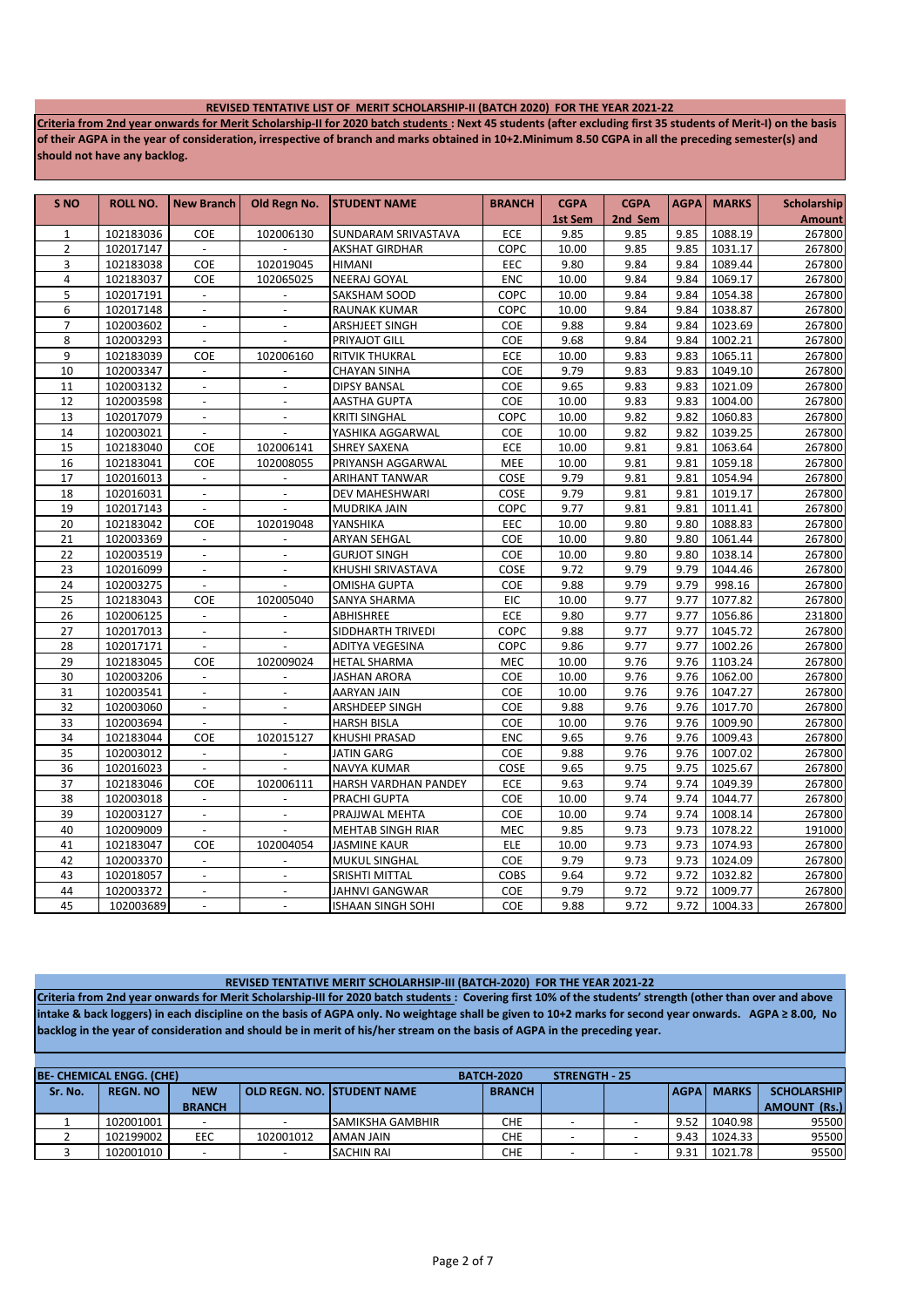|         | <b>BE- CIVIL ENGINEERING (CIE)</b> |               |                          |                          | <b>BATCH-2020</b> | <b>STRENGTH - 86</b> |                          |             |              |                     |
|---------|------------------------------------|---------------|--------------------------|--------------------------|-------------------|----------------------|--------------------------|-------------|--------------|---------------------|
| Sr. No. | <b>REGN. NO</b>                    | <b>NEW</b>    | OLD REGN. NO.            | <b>STUDENT NAME</b>      | <b>BRANCH</b>     |                      |                          | <b>AGPA</b> | <b>MARKS</b> | <b>SCHOLARSHIP</b>  |
|         |                                    | <b>BRANCH</b> |                          |                          |                   |                      |                          |             |              | <b>AMOUNT (Rs.)</b> |
|         | 102002062                          |               | $\overline{\phantom{0}}$ | <b>AYUSH RAI</b>         | <b>CIE</b>        |                      | $\overline{\phantom{0}}$ | 9.61        | 1065.30      | 95500               |
|         | 102002036                          |               | $\overline{\phantom{a}}$ | <b>SAKSHAM GUPTA</b>     | <b>CIE</b>        |                      | $\overline{\phantom{0}}$ | 9.47        | 1052.48      | 95500               |
|         | 102002042                          |               |                          | JUPINDERPREET SINGH      | <b>CIE</b>        |                      | $\overline{\phantom{a}}$ | 9.23        | 1015.40      | 95500               |
| 4       | 102002038                          |               |                          | <b>JINAY AJMERA</b>      | <b>CIE</b>        |                      | $\overline{\phantom{a}}$ | 9.23        | 990.91       | 95500               |
|         | 102002088                          |               |                          | NAMAN SRIVASTAVA         | <b>CIE</b>        |                      | $\overline{\phantom{0}}$ | 9.20        | 1015.94      | 95500               |
| 6       | 102002048                          |               |                          | <b>ARUSHI SRIVASTAVA</b> | <b>CIE</b>        |                      | $\overline{\phantom{a}}$ | 9.18        | 996.95       | 95500               |
|         | 102002085                          |               |                          | <b>KARTIKEYA GUPTA</b>   | <b>CIE</b>        |                      | $\overline{\phantom{0}}$ | 9.17        | 1015.47      | 95500               |
| 8       | 102002080                          |               |                          | <b>DINESH KUMAR</b>      | <b>CIE</b>        |                      | $\overline{\phantom{0}}$ | 9.10        | 1011.90      | 95500               |
| 9       | 102002044                          |               |                          | <b>RITESH SHARMA</b>     | <b>CIE</b>        |                      |                          | 8.89        | 982.83       | 95500               |

|         | BE-COMPUTER SCIENCE & BUSINSS SYSTEM (COBS) |               |                                    | <b>BATCH-2020</b> | STRENGTH-62 |                          |             |              |                     |
|---------|---------------------------------------------|---------------|------------------------------------|-------------------|-------------|--------------------------|-------------|--------------|---------------------|
| Sr. No. | <b>REGN. NO</b>                             | <b>NEW</b>    | <b>OLD REGN. NO. ISTUDENT NAME</b> | <b>BRANCH</b>     |             |                          | <b>AGPA</b> | <b>MARKS</b> | <b>SCHOLARSHIP</b>  |
|         |                                             | <b>BRANCH</b> |                                    |                   |             |                          |             |              | <b>AMOUNT (Rs.)</b> |
|         | 102018041                                   |               | <b>DIVIJ KALRA</b>                 | <b>COBS</b>       |             |                          | 9.46        | 1039.83      | 133900              |
|         | 102018065                                   |               | <b>ANIKET SAHRAN</b>               | <b>COBS</b>       |             |                          | 9.39        | 1063.27      | 133900              |
|         | 102018051                                   |               | <b>SURABHI MISHRA</b>              | <b>COBS</b>       |             |                          | 9.30        | 1019.99      | 133900              |
|         | 102018005                                   |               | MAHIMA KULSHRESHTHA                | <b>COBS</b>       |             |                          | 9.14        | 988.32       | 133900              |
|         | 102018056                                   |               | <b>DIVIJA</b>                      | <b>COBS</b>       |             | $\overline{\phantom{0}}$ | 9.14        | 984.94       | 133900              |
|         | 102018054                                   |               | <b>KHUSHI THAPAR</b>               | <b>COBS</b>       |             |                          | 9.13        | 976.17       | 133900              |
|         | 102018031                                   |               | <b>SAMIK MALHOTRA</b>              | <b>COBS</b>       |             |                          | 9.08        | 1002.18      | 133900              |

|                |                 |                          | BE- COMPUTER SCIENCE OF ENGINEERING (COE) |                                   |               | <b>BATCH-2020</b>        |                          | STRENGTH-832 |              |                     |
|----------------|-----------------|--------------------------|-------------------------------------------|-----------------------------------|---------------|--------------------------|--------------------------|--------------|--------------|---------------------|
| Sr. No.        | <b>REGN. NO</b> | <b>NEW</b>               |                                           | <b>OLD REGN. NO. STUDENT NAME</b> | <b>BRANCH</b> |                          |                          | <b>AGPA</b>  | <b>MARKS</b> | <b>SCHOLARSHIP</b>  |
|                |                 | <b>BRANCH</b>            |                                           |                                   |               |                          |                          |              |              | <b>AMOUNT (Rs.)</b> |
| $\mathbf{1}$   | 102003069       |                          |                                           | <b>GURNOOR SINGH</b>              | <b>COE</b>    |                          |                          | 9.71         | 1003.13      | 133900              |
| $\overline{2}$ | 102003171       | $\overline{\phantom{a}}$ | $\overline{\phantom{a}}$                  | <b>MANPREET SINGH</b>             | COE           | $\blacksquare$           | $\overline{\phantom{a}}$ | 9.71         | 995.61       | 133900              |
| 3              | 102003133       |                          |                                           | <b>ISHIT CHOUDHARY</b>            | COE           |                          |                          | 9.70         | 1009.72      | 133900              |
| 4              | 102003277       | $\blacksquare$           | $\overline{\phantom{a}}$                  | <b>MOUKHIK GUPTA</b>              | COE           | $\overline{\phantom{a}}$ | $\overline{\phantom{a}}$ | 9.70         | 998.55       | 133900              |
| 5              | 102003430       | $\blacksquare$           | $\sim$                                    | <b>SUPRIT BEHERA</b>              | COE           | $\overline{\phantom{a}}$ | $\blacksquare$           | 9.69         | 993.09       | 133900              |
| 6              | 102003537       | $\blacksquare$           | $\blacksquare$                            | HRITIK KUMAR SAINI                | COE           | $\blacksquare$           | $\blacksquare$           | 9.68         | 1012.64      | 133900              |
| $\overline{7}$ | 102003468       | $\overline{a}$           | $\overline{a}$                            | PRIYAL KALER                      | COE           | $\overline{a}$           | $\overline{a}$           | 9.68         | 1002.84      | 133900              |
| 8              | 102003542       | $\overline{\phantom{a}}$ | $\overline{\phantom{a}}$                  | <b>HASIKA TANDON</b>              | COE           |                          | $\overline{\phantom{a}}$ | 9.68         | 991.57       | 133900              |
| 9              | 102003388       | $\overline{a}$           | $\overline{a}$                            | <b>KRATU SHANDILYA</b>            | <b>COE</b>    | $\overline{a}$           | $\overline{a}$           | 9.67         | 1003.63      | 133900              |
| 10             | 102003691       | $\overline{a}$           | $\overline{\phantom{a}}$                  | JEEVAN SINGH                      | <b>COE</b>    | $\overline{a}$           | $\overline{\phantom{a}}$ | 9.67         | 980.72       | 133900              |
| 11             | 102003424       | $\overline{\phantom{a}}$ | $\overline{\phantom{a}}$                  | ADITYA SINGH RATHORE              | COE           | $\blacksquare$           | $\overline{\phantom{a}}$ | 9.65         | 1001.10      | 133900              |
| 12             | 102003753       |                          | $\sim$                                    | <b>TANMAY GUPTA</b>               | COE           |                          | $\blacksquare$           | 9.65         | 996.54       | 133900              |
| 13             | 102003295       | $\overline{\phantom{a}}$ | $\overline{\phantom{a}}$                  | <b>VARDAAN KHOSLA</b>             | COE           | $\blacksquare$           | $\overline{\phantom{a}}$ | 9.65         | 995.16       | 133900              |
| 14             | 102003390       | $\overline{\phantom{a}}$ | $\overline{\phantom{a}}$                  | <b>VEER DAKSH AGARWAL</b>         | COE           |                          |                          | 9.64         | 1035.04      | 133900              |
| 15             | 102003504       | $\blacksquare$           | $\overline{\phantom{a}}$                  | <b>KANAN SINGLA</b>               | COE           | $\overline{\phantom{a}}$ | $\blacksquare$           | 9.64         | 970.57       | 133900              |
| 16             | 102003732       | $\blacksquare$           | $\sim$                                    | <b>NIYATI KAPOOR</b>              | COE           | $\blacksquare$           | $\blacksquare$           | 9.62         | 1008.33      | 133900              |
| 17             | 102003269       | $\sim$                   | $\overline{\phantom{a}}$                  | SRISHTI GARG                      | COE           | $\overline{\phantom{a}}$ | $\mathcal{L}$            | 9.62         | 997.31       | 133900              |
| 18             | 102003592       | $\overline{\phantom{a}}$ | $\overline{a}$                            | <b>BHAVNA GOYAL</b>               | <b>COE</b>    | $\overline{a}$           | $\overline{a}$           | 9.61         | 998.92       | 133900              |
| 19             | 102003138       |                          | $\overline{a}$                            | <b>GURLEEN KAUR</b>               | <b>COE</b>    |                          |                          | 9.61         | 998.16       | 133900              |
| 20             | 102003103       | $\overline{\phantom{a}}$ | $\sim$                                    | ANAMIKA SRIVASTAVA                | <b>COE</b>    | $\overline{a}$           | $\overline{\phantom{a}}$ | 9.61         | 991.03       | 133900              |
| 21             | 102003558       |                          | $\overline{a}$                            | <b>GUNJEEV SINGH</b>              | <b>COE</b>    |                          |                          | 9.61         | 977.85       | 133900              |
| 22             | 102003549       | $\overline{\phantom{a}}$ | $\overline{\phantom{a}}$                  | <b>AGRIM SOOD</b>                 | COE           | $\blacksquare$           | $\overline{\phantom{a}}$ | 9.60         | 1027.64      | 133900              |
| 23             | 102003384       | $\overline{\phantom{a}}$ | $\blacksquare$                            | PURANJAY SINGH                    | COE           |                          | $\overline{\phantom{a}}$ | 9.60         | 989.10       | 133900              |
| 24             | 102003008       | $\overline{\phantom{a}}$ | $\blacksquare$                            | <b>KARAN NASA</b>                 | COE           | $\overline{\phantom{a}}$ | $\blacksquare$           | 9.58         | 992.29       | 133900              |
| 25             | 102003123       | $\blacksquare$           | $\sim$                                    | MANSIDEEP KAUR GULATI             | COE           | $\blacksquare$           | $\blacksquare$           | 9.58         | 975.89       | 133900              |
| 26             | 102003677       | $\omega$                 | $\blacksquare$                            | <b>ISHITA NANDWANI</b>            | COE           | $\overline{a}$           | $\blacksquare$           | 9.58         | 969.26       | 133900              |
| 27             | 102003029       | $\overline{a}$           | $\overline{a}$                            | <b>ROHAN GROVER</b>               | COE           | $\overline{a}$           | $\overline{a}$           | 9.57         | 1012.96      | 133900              |
| 28             | 102003271       | $\overline{a}$           | $\overline{\phantom{a}}$                  | <b>BAKUL GUPTA</b>                | COE           | $\overline{a}$           | $\overline{\phantom{a}}$ | 9.56         | 993.33       | 133900              |
| 29             | 102003766       | $\overline{a}$           | $\Box$                                    | SAHIL CHHABRA                     | COE           | $\overline{a}$           | $\blacksquare$           | 9.56         | 980.73       | 133900              |
| 30             | 102003670       | $\overline{a}$           | $\overline{\phantom{a}}$                  | SHUBH MEHTANI                     | COE           |                          | $\sim$                   | 9.56         | 975.93       | 133900              |
| 31             | 102003736       | $\overline{\phantom{a}}$ | $\overline{\phantom{a}}$                  | <b>BRAHMJOT KAUR</b>              | COE           | $\blacksquare$           | $\overline{\phantom{a}}$ | 9.56         | 974.20       | 133900              |
| 32             | 102003376       |                          | $\sim$                                    | <b>GAUTAM DANG</b>                | COE           |                          | $\overline{a}$           | 9.54         | 1019.78      | 133900              |
| 33             | 102003755       | $\overline{\phantom{a}}$ | $\overline{\phantom{a}}$                  | <b>ANANT MISHRA</b>               | COE           | $\blacksquare$           | $\overline{\phantom{a}}$ | 9.54         | 985.59       | 133900              |
| 34             | 102003647       | $\overline{\phantom{a}}$ | $\sim$                                    | <b>CHERISH MAHAJAN</b>            | COE           |                          | $\overline{\phantom{a}}$ | 9.53         | 987.85       | 133900              |
| 35             | 102003715       | $\blacksquare$           | $\overline{\phantom{a}}$                  | ANMOL VERMA                       | COE           | $\overline{\phantom{a}}$ | $\overline{\phantom{a}}$ | 9.53         | 974.39       | 133900              |
| 36             | 102003205       | $\overline{\phantom{a}}$ | $\sim$                                    | <b>TANISHQ SINGLA</b>             | COE           | $\overline{\phantom{a}}$ | $\blacksquare$           | 9.52         | 994.30       | 133900              |
| 37             | 102003618       | $\sim$                   | $\overline{\phantom{a}}$                  | ANSHU MISRA                       | COE           | $\overline{\phantom{a}}$ | $\mathcal{L}$            | 9.52         | 985.86       | 133900              |
| 38             | 102003548       | $\overline{\phantom{a}}$ | $\Box$                                    | NIMIT DHAWAN                      | <b>COE</b>    | $\overline{a}$           | $\overline{a}$           | 9.50         | 1009.63      | 133900              |
| 39             | 102003346       |                          | $\sim$                                    | VANSHAJ SINGLA                    | COE           |                          |                          | 9.49         | 981.01       | 133900              |
| 40             | 102003440       | $\overline{\phantom{a}}$ | $\sim$                                    | <b>BANDHAN SHER SINGH</b>         | <b>COE</b>    | $\overline{a}$           | $\overline{\phantom{a}}$ | 9.49         | 976.78       | 133900              |
| 41             | 102003617       |                          |                                           | <b>ANUBHAV GUPTA</b>              | <b>COE</b>    |                          |                          | 9.47         | 1027.94      | 133900              |
| 42             | 102003466       | $\overline{\phantom{a}}$ | $\overline{\phantom{a}}$                  | SAHIL KADIYAN                     | COE           | $\blacksquare$           | $\overline{\phantom{a}}$ | 9.47         | 998.67       | 133900              |
| 43             | 102003606       | $\overline{\phantom{a}}$ | $\overline{\phantom{a}}$                  | <b>UJJAYANT KADIAN</b>            | COE           | $\overline{\phantom{a}}$ | $\overline{\phantom{a}}$ | 9.47         | 992.38       | 133900              |
| 44             | 102003404       | $\overline{\phantom{a}}$ | $\blacksquare$                            | <b>PARUSH</b>                     | COE           | $\overline{\phantom{a}}$ | $\overline{\phantom{a}}$ | 9.47         | 983.67       | 133900              |
| 45             | 102003235       | $\sim$                   | $\sim$                                    | <b>HARSHITA PANDEY</b>            | COE           | $\overline{\phantom{a}}$ | $\sim$                   | 9.47         | 943.50       | 133900              |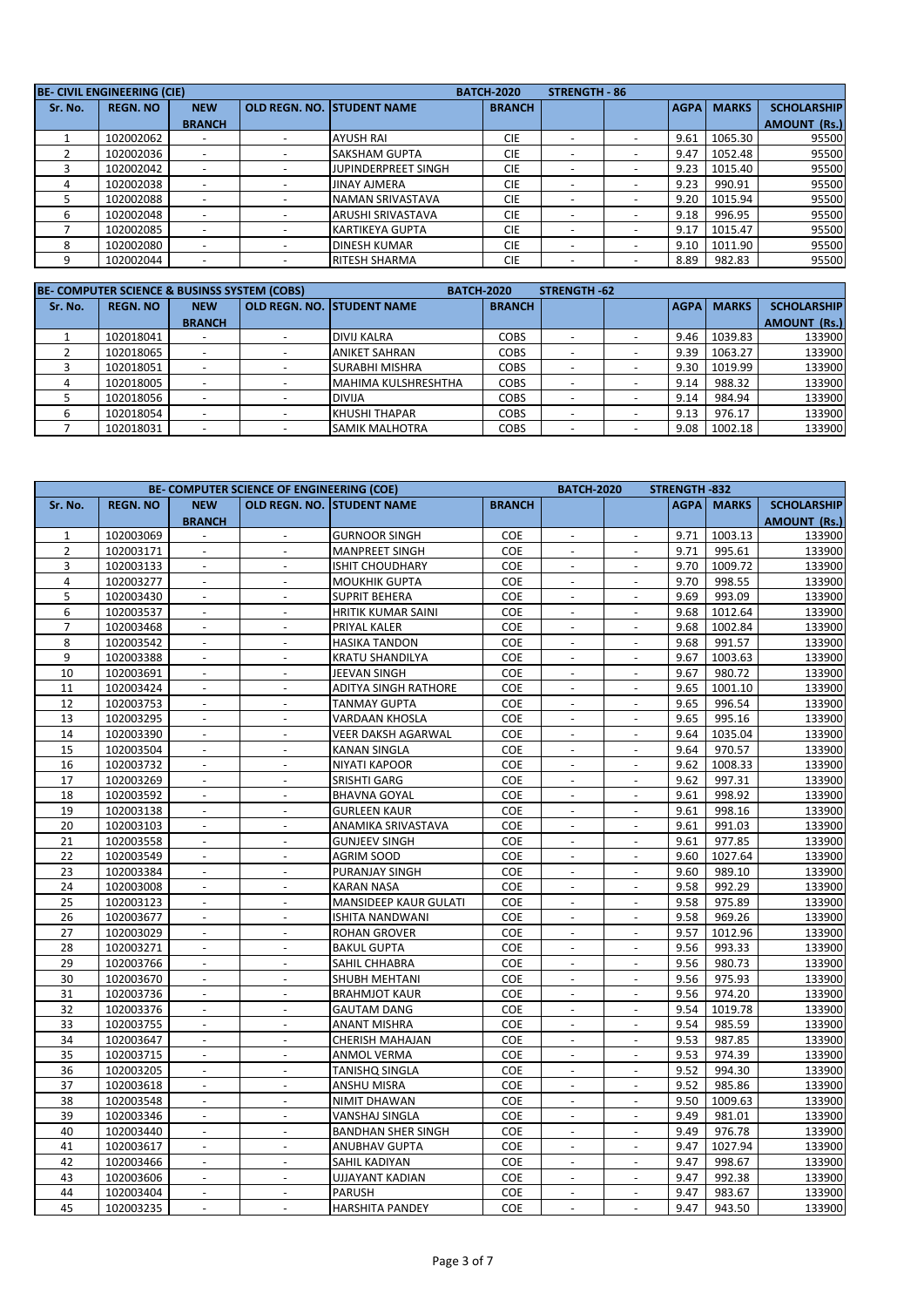| 46<br>102003516<br>KUMAR AADARSH<br><b>COE</b><br>9.46<br>994.89<br>133900<br>$\blacksquare$<br>$\blacksquare$<br>$\blacksquare$<br>$\overline{\phantom{a}}$<br>47<br>COE<br>9.46<br>978.51<br>102003531<br><b>BHAVYA GAUTAM</b><br>133900<br>$\overline{a}$<br>$\blacksquare$<br>48<br>COE<br>9.46<br>972.12<br>102003425<br>SANJOLI AGARWAL<br>133900<br>$\blacksquare$<br>$\overline{a}$<br>$\overline{\phantom{a}}$<br>$\overline{a}$<br>49<br>COE<br>997.40<br>102003324<br>9.45<br>133900<br>VIDHI GUPTA<br>$\overline{\phantom{a}}$<br>$\blacksquare$<br>$\blacksquare$<br>$\overline{a}$<br>50<br>986.31<br>102003675<br><b>HARSH PABA</b><br>COE<br>9.45<br>133900<br>$\blacksquare$<br>$\blacksquare$<br>$\blacksquare$<br>51<br>COE<br>976.81<br>102003279<br>9.45<br>133900<br>$\blacksquare$<br><b>NIKET JINDAL</b><br>$\Box$<br>$\blacksquare$<br>$\blacksquare$<br>52<br>976.75<br>COE<br>9.43<br>133900<br>102003383<br><b>NIKUNJ SINGHAL</b><br>$\blacksquare$<br>$\blacksquare$<br>$\overline{\phantom{a}}$<br>$\overline{\phantom{a}}$<br>956.38<br>53<br>COE<br>9.43<br>133900<br>102003494<br><b>GURNEET KAUR</b><br>$\blacksquare$<br>$\Box$<br>$\blacksquare$<br>$\blacksquare$<br>996.90<br>54<br>COE<br>133900<br>102003536<br><b>ABHINAV VERMA</b><br>9.42<br>$\overline{\phantom{a}}$<br>$\overline{\phantom{a}}$<br>$\overline{\phantom{a}}$<br>$\overline{\phantom{a}}$<br>986.65<br>55<br>102003106<br>PRABHJOT SINGH BHATIA<br>COE<br>9.42<br>133900<br>$\overline{\phantom{a}}$<br>$\overline{\phantom{a}}$<br>$\overline{\phantom{a}}$<br>$\overline{\phantom{a}}$<br>56<br>102003267<br>COE<br>9.42<br>978.33<br>133900<br>AADITYA BHATNAGAR<br>$\overline{\phantom{a}}$<br>$\overline{\phantom{a}}$<br>$\overline{\phantom{a}}$<br>$\blacksquare$<br>57<br>COE<br>976.35<br>102003534<br>9.42<br>133900<br>SHRUTAM JAIN<br>$\overline{a}$<br>$\overline{a}$<br>$\blacksquare$<br>58<br>COE<br>962.73<br>9.42<br>133900<br>102003680<br><b>SIMRAN MALIK</b><br>$\overline{\phantom{a}}$<br>$\overline{\phantom{a}}$<br>$\overline{\phantom{a}}$<br>59<br>COE<br>980.44<br>133900<br>102003560<br>PRABHNOOR SINGH<br>9.41<br>$\overline{\phantom{a}}$<br>$\blacksquare$<br>$\overline{\phantom{a}}$<br>$\overline{\phantom{a}}$<br>60<br><b>COE</b><br>9.41<br>972.02<br>133900<br>102003710<br><b>NEERAJ SANDAL</b><br>$\overline{\phantom{a}}$<br>$\overline{\phantom{a}}$<br>$\overline{\phantom{a}}$<br>$\overline{a}$<br>61<br>102003586<br>COE<br>9.41<br>969.00<br>133900<br><b>ARYAN GUPTA</b><br>62<br>967.63<br>COE<br>133900<br>102003169<br><b>SIMRAN BHALLA</b><br>9.41<br>$\mathcal{L}$<br>$\overline{\phantom{a}}$<br>$\overline{\phantom{a}}$<br>$\blacksquare$<br>COE<br>965.41<br>63<br>102003130<br><b>ARPIT SAGAR</b><br>9.41<br>133900<br>$\blacksquare$<br>$\overline{\phantom{a}}$<br>$\overline{\phantom{a}}$<br>$\blacksquare$<br>64<br>COE<br>963.38<br>102003740<br><b>JASLEEN SYAN</b><br>9.41<br>133900<br>$\blacksquare$<br>$\blacksquare$<br>$\blacksquare$<br>$\blacksquare$<br>988.13<br>102003297<br>COE<br>133900<br>65<br><b>SAACHI ARORA</b><br>9.40<br>$\blacksquare$<br>$\overline{\phantom{a}}$<br>$\overline{\phantom{a}}$<br>$\blacksquare$<br>66<br>COE<br>982.75<br>133900<br>102003652<br><b>PRATEEK RUSTAGI</b><br>9.40<br>$\overline{\phantom{a}}$<br>$\overline{\phantom{a}}$<br>$\overline{\phantom{a}}$<br>$\overline{\phantom{a}}$<br>67<br>COE<br>961.33<br>102003671<br>9.40<br>133900<br><b>VIRENDER VASHISHT</b><br>$\overline{\phantom{a}}$<br>$\overline{\phantom{a}}$<br>$\overline{\phantom{a}}$<br>$\overline{\phantom{a}}$<br>68<br>957.03<br>102003135<br>COE<br>9.40<br>133900<br><b>PUNEET KAUR</b><br>$\blacksquare$<br>$\overline{a}$<br>$\blacksquare$<br>$\blacksquare$<br>69<br>102003737<br>COE<br>9.39<br>982.69<br>133900<br>ARSHIYA CHOUDHA<br>$\overline{\phantom{a}}$<br>$\blacksquare$<br>$\overline{\phantom{a}}$<br>$\overline{\phantom{a}}$<br>70<br>COE<br>979.60<br>102003520<br>9.39<br>133900<br><b>TANISH GARG</b><br>$\blacksquare$<br>$\blacksquare$<br>$\overline{\phantom{a}}$<br>$\blacksquare$<br>977.91<br>71<br>102003760<br>COE<br>9.39<br>133900<br><b>ARNAV GOYAL</b><br>$\overline{a}$<br>72<br>COE<br>9.37<br>985.27<br>133900<br>102003381<br><b>ARYAN RASTOGI</b><br>$\blacksquare$<br>$\blacksquare$<br>$\blacksquare$<br>73<br>COE<br>9.37<br>975.65<br>102003086<br>133900<br>AYUSH AGARWAL<br>$\blacksquare$<br>$\overline{\phantom{a}}$<br>$\overline{\phantom{a}}$<br>$\overline{\phantom{a}}$<br>74<br>COE<br>957.68<br>102003619<br><b>PULKIT</b><br>9.37<br>133900<br>$\blacksquare$<br>$\blacksquare$<br>$\blacksquare$<br>$\blacksquare$<br>75<br>988.69<br>102003526<br>LAVANYA GUPTA<br>COE<br>9.36<br>133900<br>$\overline{\phantom{a}}$<br>$\overline{\phantom{a}}$<br>$\overline{\phantom{a}}$<br>$\overline{\phantom{a}}$<br>76<br>COE<br>977.59<br>133900<br>102003373<br><b>ARUSHI GARG</b><br>9.36<br>$\overline{\phantom{a}}$<br>$\overline{\phantom{a}}$<br>$\overline{\phantom{a}}$<br>$\overline{\phantom{a}}$<br>972.40<br>77<br>102003490<br><b>RAKSHITA GUPTA</b><br><b>COE</b><br>9.36<br>133900<br>$\overline{\phantom{a}}$<br>$\overline{\phantom{a}}$<br>$\overline{\phantom{a}}$<br>$\overline{\phantom{a}}$<br>78<br>COE<br>9.35<br>993.36<br>102003061<br>133900<br>KUNAL DUREJA<br>$\overline{\phantom{a}}$<br>$\overline{a}$<br>$\blacksquare$<br>79<br>COE<br>9.35<br>977.48<br>133900<br>102003046<br><b>NIKHIL BAKSHI</b><br>$\overline{\phantom{a}}$<br>$\overline{\phantom{a}}$<br>$\overline{\phantom{a}}$<br>$\blacksquare$<br>80<br>COE<br>976.16<br>102003739<br>9.35<br>133900<br><b>MITANSH TRIVEDI</b><br>$\overline{\phantom{a}}$<br>$\overline{\phantom{a}}$<br>$\overline{\phantom{a}}$<br>$\blacksquare$<br>81<br>COE<br>9.35<br>974.14<br>133900<br>102003165<br>ARMAAN SINGH DHALIWAL<br>$\blacksquare$<br>$\blacksquare$<br>$\overline{a}$<br>$\overline{a}$<br>82<br>COE<br>973.31<br>102003600<br>SEHROOP KAUR BABRAH<br>9.35<br>133900<br>9.35<br>972.28<br>83<br>102003655<br>YATIN GOYAL<br>COE<br>133900<br>$\blacksquare$<br>$\overline{a}$<br>$\blacksquare$<br>$\overline{\phantom{a}}$<br>84<br>9.35<br>965.28<br>102003508<br><b>NEHA AGARWAL</b><br><b>COE</b><br>133900<br>$\blacksquare$<br>$\blacksquare$<br>$\blacksquare$<br>$\overline{\phantom{a}}$ |  |  |  |  |  |  |
|-------------------------------------------------------------------------------------------------------------------------------------------------------------------------------------------------------------------------------------------------------------------------------------------------------------------------------------------------------------------------------------------------------------------------------------------------------------------------------------------------------------------------------------------------------------------------------------------------------------------------------------------------------------------------------------------------------------------------------------------------------------------------------------------------------------------------------------------------------------------------------------------------------------------------------------------------------------------------------------------------------------------------------------------------------------------------------------------------------------------------------------------------------------------------------------------------------------------------------------------------------------------------------------------------------------------------------------------------------------------------------------------------------------------------------------------------------------------------------------------------------------------------------------------------------------------------------------------------------------------------------------------------------------------------------------------------------------------------------------------------------------------------------------------------------------------------------------------------------------------------------------------------------------------------------------------------------------------------------------------------------------------------------------------------------------------------------------------------------------------------------------------------------------------------------------------------------------------------------------------------------------------------------------------------------------------------------------------------------------------------------------------------------------------------------------------------------------------------------------------------------------------------------------------------------------------------------------------------------------------------------------------------------------------------------------------------------------------------------------------------------------------------------------------------------------------------------------------------------------------------------------------------------------------------------------------------------------------------------------------------------------------------------------------------------------------------------------------------------------------------------------------------------------------------------------------------------------------------------------------------------------------------------------------------------------------------------------------------------------------------------------------------------------------------------------------------------------------------------------------------------------------------------------------------------------------------------------------------------------------------------------------------------------------------------------------------------------------------------------------------------------------------------------------------------------------------------------------------------------------------------------------------------------------------------------------------------------------------------------------------------------------------------------------------------------------------------------------------------------------------------------------------------------------------------------------------------------------------------------------------------------------------------------------------------------------------------------------------------------------------------------------------------------------------------------------------------------------------------------------------------------------------------------------------------------------------------------------------------------------------------------------------------------------------------------------------------------------------------------------------------------------------------------------------------------------------------------------------------------------------------------------------------------------------------------------------------------------------------------------------------------------------------------------------------------------------------------------------------------------------------------------------------------------------------------------------------------------------------------------------------------------------------------------------------------------------------------------------------------------------------------------------------------------------------------------------------------------------------------------------------------------------------------------------------------------------------------------------------------------------------------------------------------------------------------------------------------------------------------------------------------------------------------------------------------------------------------------------------------------------------------------------------------------------------------------------------------------------------------------------------------------------------------------------------------------------------------------------------------------------------------------------------------------------------------------------------------------------------------------------------------------------------------------------------------------------------------------------------------------|--|--|--|--|--|--|
|                                                                                                                                                                                                                                                                                                                                                                                                                                                                                                                                                                                                                                                                                                                                                                                                                                                                                                                                                                                                                                                                                                                                                                                                                                                                                                                                                                                                                                                                                                                                                                                                                                                                                                                                                                                                                                                                                                                                                                                                                                                                                                                                                                                                                                                                                                                                                                                                                                                                                                                                                                                                                                                                                                                                                                                                                                                                                                                                                                                                                                                                                                                                                                                                                                                                                                                                                                                                                                                                                                                                                                                                                                                                                                                                                                                                                                                                                                                                                                                                                                                                                                                                                                                                                                                                                                                                                                                                                                                                                                                                                                                                                                                                                                                                                                                                                                                                                                                                                                                                                                                                                                                                                                                                                                                                                                                                                                                                                                                                                                                                                                                                                                                                                                                                                                                                                                                                                                                                                                                                                                                                                                                                                                                                                                                                                                                                                                   |  |  |  |  |  |  |
|                                                                                                                                                                                                                                                                                                                                                                                                                                                                                                                                                                                                                                                                                                                                                                                                                                                                                                                                                                                                                                                                                                                                                                                                                                                                                                                                                                                                                                                                                                                                                                                                                                                                                                                                                                                                                                                                                                                                                                                                                                                                                                                                                                                                                                                                                                                                                                                                                                                                                                                                                                                                                                                                                                                                                                                                                                                                                                                                                                                                                                                                                                                                                                                                                                                                                                                                                                                                                                                                                                                                                                                                                                                                                                                                                                                                                                                                                                                                                                                                                                                                                                                                                                                                                                                                                                                                                                                                                                                                                                                                                                                                                                                                                                                                                                                                                                                                                                                                                                                                                                                                                                                                                                                                                                                                                                                                                                                                                                                                                                                                                                                                                                                                                                                                                                                                                                                                                                                                                                                                                                                                                                                                                                                                                                                                                                                                                                   |  |  |  |  |  |  |
|                                                                                                                                                                                                                                                                                                                                                                                                                                                                                                                                                                                                                                                                                                                                                                                                                                                                                                                                                                                                                                                                                                                                                                                                                                                                                                                                                                                                                                                                                                                                                                                                                                                                                                                                                                                                                                                                                                                                                                                                                                                                                                                                                                                                                                                                                                                                                                                                                                                                                                                                                                                                                                                                                                                                                                                                                                                                                                                                                                                                                                                                                                                                                                                                                                                                                                                                                                                                                                                                                                                                                                                                                                                                                                                                                                                                                                                                                                                                                                                                                                                                                                                                                                                                                                                                                                                                                                                                                                                                                                                                                                                                                                                                                                                                                                                                                                                                                                                                                                                                                                                                                                                                                                                                                                                                                                                                                                                                                                                                                                                                                                                                                                                                                                                                                                                                                                                                                                                                                                                                                                                                                                                                                                                                                                                                                                                                                                   |  |  |  |  |  |  |
|                                                                                                                                                                                                                                                                                                                                                                                                                                                                                                                                                                                                                                                                                                                                                                                                                                                                                                                                                                                                                                                                                                                                                                                                                                                                                                                                                                                                                                                                                                                                                                                                                                                                                                                                                                                                                                                                                                                                                                                                                                                                                                                                                                                                                                                                                                                                                                                                                                                                                                                                                                                                                                                                                                                                                                                                                                                                                                                                                                                                                                                                                                                                                                                                                                                                                                                                                                                                                                                                                                                                                                                                                                                                                                                                                                                                                                                                                                                                                                                                                                                                                                                                                                                                                                                                                                                                                                                                                                                                                                                                                                                                                                                                                                                                                                                                                                                                                                                                                                                                                                                                                                                                                                                                                                                                                                                                                                                                                                                                                                                                                                                                                                                                                                                                                                                                                                                                                                                                                                                                                                                                                                                                                                                                                                                                                                                                                                   |  |  |  |  |  |  |
|                                                                                                                                                                                                                                                                                                                                                                                                                                                                                                                                                                                                                                                                                                                                                                                                                                                                                                                                                                                                                                                                                                                                                                                                                                                                                                                                                                                                                                                                                                                                                                                                                                                                                                                                                                                                                                                                                                                                                                                                                                                                                                                                                                                                                                                                                                                                                                                                                                                                                                                                                                                                                                                                                                                                                                                                                                                                                                                                                                                                                                                                                                                                                                                                                                                                                                                                                                                                                                                                                                                                                                                                                                                                                                                                                                                                                                                                                                                                                                                                                                                                                                                                                                                                                                                                                                                                                                                                                                                                                                                                                                                                                                                                                                                                                                                                                                                                                                                                                                                                                                                                                                                                                                                                                                                                                                                                                                                                                                                                                                                                                                                                                                                                                                                                                                                                                                                                                                                                                                                                                                                                                                                                                                                                                                                                                                                                                                   |  |  |  |  |  |  |
|                                                                                                                                                                                                                                                                                                                                                                                                                                                                                                                                                                                                                                                                                                                                                                                                                                                                                                                                                                                                                                                                                                                                                                                                                                                                                                                                                                                                                                                                                                                                                                                                                                                                                                                                                                                                                                                                                                                                                                                                                                                                                                                                                                                                                                                                                                                                                                                                                                                                                                                                                                                                                                                                                                                                                                                                                                                                                                                                                                                                                                                                                                                                                                                                                                                                                                                                                                                                                                                                                                                                                                                                                                                                                                                                                                                                                                                                                                                                                                                                                                                                                                                                                                                                                                                                                                                                                                                                                                                                                                                                                                                                                                                                                                                                                                                                                                                                                                                                                                                                                                                                                                                                                                                                                                                                                                                                                                                                                                                                                                                                                                                                                                                                                                                                                                                                                                                                                                                                                                                                                                                                                                                                                                                                                                                                                                                                                                   |  |  |  |  |  |  |
|                                                                                                                                                                                                                                                                                                                                                                                                                                                                                                                                                                                                                                                                                                                                                                                                                                                                                                                                                                                                                                                                                                                                                                                                                                                                                                                                                                                                                                                                                                                                                                                                                                                                                                                                                                                                                                                                                                                                                                                                                                                                                                                                                                                                                                                                                                                                                                                                                                                                                                                                                                                                                                                                                                                                                                                                                                                                                                                                                                                                                                                                                                                                                                                                                                                                                                                                                                                                                                                                                                                                                                                                                                                                                                                                                                                                                                                                                                                                                                                                                                                                                                                                                                                                                                                                                                                                                                                                                                                                                                                                                                                                                                                                                                                                                                                                                                                                                                                                                                                                                                                                                                                                                                                                                                                                                                                                                                                                                                                                                                                                                                                                                                                                                                                                                                                                                                                                                                                                                                                                                                                                                                                                                                                                                                                                                                                                                                   |  |  |  |  |  |  |
|                                                                                                                                                                                                                                                                                                                                                                                                                                                                                                                                                                                                                                                                                                                                                                                                                                                                                                                                                                                                                                                                                                                                                                                                                                                                                                                                                                                                                                                                                                                                                                                                                                                                                                                                                                                                                                                                                                                                                                                                                                                                                                                                                                                                                                                                                                                                                                                                                                                                                                                                                                                                                                                                                                                                                                                                                                                                                                                                                                                                                                                                                                                                                                                                                                                                                                                                                                                                                                                                                                                                                                                                                                                                                                                                                                                                                                                                                                                                                                                                                                                                                                                                                                                                                                                                                                                                                                                                                                                                                                                                                                                                                                                                                                                                                                                                                                                                                                                                                                                                                                                                                                                                                                                                                                                                                                                                                                                                                                                                                                                                                                                                                                                                                                                                                                                                                                                                                                                                                                                                                                                                                                                                                                                                                                                                                                                                                                   |  |  |  |  |  |  |
|                                                                                                                                                                                                                                                                                                                                                                                                                                                                                                                                                                                                                                                                                                                                                                                                                                                                                                                                                                                                                                                                                                                                                                                                                                                                                                                                                                                                                                                                                                                                                                                                                                                                                                                                                                                                                                                                                                                                                                                                                                                                                                                                                                                                                                                                                                                                                                                                                                                                                                                                                                                                                                                                                                                                                                                                                                                                                                                                                                                                                                                                                                                                                                                                                                                                                                                                                                                                                                                                                                                                                                                                                                                                                                                                                                                                                                                                                                                                                                                                                                                                                                                                                                                                                                                                                                                                                                                                                                                                                                                                                                                                                                                                                                                                                                                                                                                                                                                                                                                                                                                                                                                                                                                                                                                                                                                                                                                                                                                                                                                                                                                                                                                                                                                                                                                                                                                                                                                                                                                                                                                                                                                                                                                                                                                                                                                                                                   |  |  |  |  |  |  |
|                                                                                                                                                                                                                                                                                                                                                                                                                                                                                                                                                                                                                                                                                                                                                                                                                                                                                                                                                                                                                                                                                                                                                                                                                                                                                                                                                                                                                                                                                                                                                                                                                                                                                                                                                                                                                                                                                                                                                                                                                                                                                                                                                                                                                                                                                                                                                                                                                                                                                                                                                                                                                                                                                                                                                                                                                                                                                                                                                                                                                                                                                                                                                                                                                                                                                                                                                                                                                                                                                                                                                                                                                                                                                                                                                                                                                                                                                                                                                                                                                                                                                                                                                                                                                                                                                                                                                                                                                                                                                                                                                                                                                                                                                                                                                                                                                                                                                                                                                                                                                                                                                                                                                                                                                                                                                                                                                                                                                                                                                                                                                                                                                                                                                                                                                                                                                                                                                                                                                                                                                                                                                                                                                                                                                                                                                                                                                                   |  |  |  |  |  |  |
|                                                                                                                                                                                                                                                                                                                                                                                                                                                                                                                                                                                                                                                                                                                                                                                                                                                                                                                                                                                                                                                                                                                                                                                                                                                                                                                                                                                                                                                                                                                                                                                                                                                                                                                                                                                                                                                                                                                                                                                                                                                                                                                                                                                                                                                                                                                                                                                                                                                                                                                                                                                                                                                                                                                                                                                                                                                                                                                                                                                                                                                                                                                                                                                                                                                                                                                                                                                                                                                                                                                                                                                                                                                                                                                                                                                                                                                                                                                                                                                                                                                                                                                                                                                                                                                                                                                                                                                                                                                                                                                                                                                                                                                                                                                                                                                                                                                                                                                                                                                                                                                                                                                                                                                                                                                                                                                                                                                                                                                                                                                                                                                                                                                                                                                                                                                                                                                                                                                                                                                                                                                                                                                                                                                                                                                                                                                                                                   |  |  |  |  |  |  |
|                                                                                                                                                                                                                                                                                                                                                                                                                                                                                                                                                                                                                                                                                                                                                                                                                                                                                                                                                                                                                                                                                                                                                                                                                                                                                                                                                                                                                                                                                                                                                                                                                                                                                                                                                                                                                                                                                                                                                                                                                                                                                                                                                                                                                                                                                                                                                                                                                                                                                                                                                                                                                                                                                                                                                                                                                                                                                                                                                                                                                                                                                                                                                                                                                                                                                                                                                                                                                                                                                                                                                                                                                                                                                                                                                                                                                                                                                                                                                                                                                                                                                                                                                                                                                                                                                                                                                                                                                                                                                                                                                                                                                                                                                                                                                                                                                                                                                                                                                                                                                                                                                                                                                                                                                                                                                                                                                                                                                                                                                                                                                                                                                                                                                                                                                                                                                                                                                                                                                                                                                                                                                                                                                                                                                                                                                                                                                                   |  |  |  |  |  |  |
|                                                                                                                                                                                                                                                                                                                                                                                                                                                                                                                                                                                                                                                                                                                                                                                                                                                                                                                                                                                                                                                                                                                                                                                                                                                                                                                                                                                                                                                                                                                                                                                                                                                                                                                                                                                                                                                                                                                                                                                                                                                                                                                                                                                                                                                                                                                                                                                                                                                                                                                                                                                                                                                                                                                                                                                                                                                                                                                                                                                                                                                                                                                                                                                                                                                                                                                                                                                                                                                                                                                                                                                                                                                                                                                                                                                                                                                                                                                                                                                                                                                                                                                                                                                                                                                                                                                                                                                                                                                                                                                                                                                                                                                                                                                                                                                                                                                                                                                                                                                                                                                                                                                                                                                                                                                                                                                                                                                                                                                                                                                                                                                                                                                                                                                                                                                                                                                                                                                                                                                                                                                                                                                                                                                                                                                                                                                                                                   |  |  |  |  |  |  |
|                                                                                                                                                                                                                                                                                                                                                                                                                                                                                                                                                                                                                                                                                                                                                                                                                                                                                                                                                                                                                                                                                                                                                                                                                                                                                                                                                                                                                                                                                                                                                                                                                                                                                                                                                                                                                                                                                                                                                                                                                                                                                                                                                                                                                                                                                                                                                                                                                                                                                                                                                                                                                                                                                                                                                                                                                                                                                                                                                                                                                                                                                                                                                                                                                                                                                                                                                                                                                                                                                                                                                                                                                                                                                                                                                                                                                                                                                                                                                                                                                                                                                                                                                                                                                                                                                                                                                                                                                                                                                                                                                                                                                                                                                                                                                                                                                                                                                                                                                                                                                                                                                                                                                                                                                                                                                                                                                                                                                                                                                                                                                                                                                                                                                                                                                                                                                                                                                                                                                                                                                                                                                                                                                                                                                                                                                                                                                                   |  |  |  |  |  |  |
|                                                                                                                                                                                                                                                                                                                                                                                                                                                                                                                                                                                                                                                                                                                                                                                                                                                                                                                                                                                                                                                                                                                                                                                                                                                                                                                                                                                                                                                                                                                                                                                                                                                                                                                                                                                                                                                                                                                                                                                                                                                                                                                                                                                                                                                                                                                                                                                                                                                                                                                                                                                                                                                                                                                                                                                                                                                                                                                                                                                                                                                                                                                                                                                                                                                                                                                                                                                                                                                                                                                                                                                                                                                                                                                                                                                                                                                                                                                                                                                                                                                                                                                                                                                                                                                                                                                                                                                                                                                                                                                                                                                                                                                                                                                                                                                                                                                                                                                                                                                                                                                                                                                                                                                                                                                                                                                                                                                                                                                                                                                                                                                                                                                                                                                                                                                                                                                                                                                                                                                                                                                                                                                                                                                                                                                                                                                                                                   |  |  |  |  |  |  |
|                                                                                                                                                                                                                                                                                                                                                                                                                                                                                                                                                                                                                                                                                                                                                                                                                                                                                                                                                                                                                                                                                                                                                                                                                                                                                                                                                                                                                                                                                                                                                                                                                                                                                                                                                                                                                                                                                                                                                                                                                                                                                                                                                                                                                                                                                                                                                                                                                                                                                                                                                                                                                                                                                                                                                                                                                                                                                                                                                                                                                                                                                                                                                                                                                                                                                                                                                                                                                                                                                                                                                                                                                                                                                                                                                                                                                                                                                                                                                                                                                                                                                                                                                                                                                                                                                                                                                                                                                                                                                                                                                                                                                                                                                                                                                                                                                                                                                                                                                                                                                                                                                                                                                                                                                                                                                                                                                                                                                                                                                                                                                                                                                                                                                                                                                                                                                                                                                                                                                                                                                                                                                                                                                                                                                                                                                                                                                                   |  |  |  |  |  |  |
|                                                                                                                                                                                                                                                                                                                                                                                                                                                                                                                                                                                                                                                                                                                                                                                                                                                                                                                                                                                                                                                                                                                                                                                                                                                                                                                                                                                                                                                                                                                                                                                                                                                                                                                                                                                                                                                                                                                                                                                                                                                                                                                                                                                                                                                                                                                                                                                                                                                                                                                                                                                                                                                                                                                                                                                                                                                                                                                                                                                                                                                                                                                                                                                                                                                                                                                                                                                                                                                                                                                                                                                                                                                                                                                                                                                                                                                                                                                                                                                                                                                                                                                                                                                                                                                                                                                                                                                                                                                                                                                                                                                                                                                                                                                                                                                                                                                                                                                                                                                                                                                                                                                                                                                                                                                                                                                                                                                                                                                                                                                                                                                                                                                                                                                                                                                                                                                                                                                                                                                                                                                                                                                                                                                                                                                                                                                                                                   |  |  |  |  |  |  |
|                                                                                                                                                                                                                                                                                                                                                                                                                                                                                                                                                                                                                                                                                                                                                                                                                                                                                                                                                                                                                                                                                                                                                                                                                                                                                                                                                                                                                                                                                                                                                                                                                                                                                                                                                                                                                                                                                                                                                                                                                                                                                                                                                                                                                                                                                                                                                                                                                                                                                                                                                                                                                                                                                                                                                                                                                                                                                                                                                                                                                                                                                                                                                                                                                                                                                                                                                                                                                                                                                                                                                                                                                                                                                                                                                                                                                                                                                                                                                                                                                                                                                                                                                                                                                                                                                                                                                                                                                                                                                                                                                                                                                                                                                                                                                                                                                                                                                                                                                                                                                                                                                                                                                                                                                                                                                                                                                                                                                                                                                                                                                                                                                                                                                                                                                                                                                                                                                                                                                                                                                                                                                                                                                                                                                                                                                                                                                                   |  |  |  |  |  |  |
|                                                                                                                                                                                                                                                                                                                                                                                                                                                                                                                                                                                                                                                                                                                                                                                                                                                                                                                                                                                                                                                                                                                                                                                                                                                                                                                                                                                                                                                                                                                                                                                                                                                                                                                                                                                                                                                                                                                                                                                                                                                                                                                                                                                                                                                                                                                                                                                                                                                                                                                                                                                                                                                                                                                                                                                                                                                                                                                                                                                                                                                                                                                                                                                                                                                                                                                                                                                                                                                                                                                                                                                                                                                                                                                                                                                                                                                                                                                                                                                                                                                                                                                                                                                                                                                                                                                                                                                                                                                                                                                                                                                                                                                                                                                                                                                                                                                                                                                                                                                                                                                                                                                                                                                                                                                                                                                                                                                                                                                                                                                                                                                                                                                                                                                                                                                                                                                                                                                                                                                                                                                                                                                                                                                                                                                                                                                                                                   |  |  |  |  |  |  |
|                                                                                                                                                                                                                                                                                                                                                                                                                                                                                                                                                                                                                                                                                                                                                                                                                                                                                                                                                                                                                                                                                                                                                                                                                                                                                                                                                                                                                                                                                                                                                                                                                                                                                                                                                                                                                                                                                                                                                                                                                                                                                                                                                                                                                                                                                                                                                                                                                                                                                                                                                                                                                                                                                                                                                                                                                                                                                                                                                                                                                                                                                                                                                                                                                                                                                                                                                                                                                                                                                                                                                                                                                                                                                                                                                                                                                                                                                                                                                                                                                                                                                                                                                                                                                                                                                                                                                                                                                                                                                                                                                                                                                                                                                                                                                                                                                                                                                                                                                                                                                                                                                                                                                                                                                                                                                                                                                                                                                                                                                                                                                                                                                                                                                                                                                                                                                                                                                                                                                                                                                                                                                                                                                                                                                                                                                                                                                                   |  |  |  |  |  |  |
|                                                                                                                                                                                                                                                                                                                                                                                                                                                                                                                                                                                                                                                                                                                                                                                                                                                                                                                                                                                                                                                                                                                                                                                                                                                                                                                                                                                                                                                                                                                                                                                                                                                                                                                                                                                                                                                                                                                                                                                                                                                                                                                                                                                                                                                                                                                                                                                                                                                                                                                                                                                                                                                                                                                                                                                                                                                                                                                                                                                                                                                                                                                                                                                                                                                                                                                                                                                                                                                                                                                                                                                                                                                                                                                                                                                                                                                                                                                                                                                                                                                                                                                                                                                                                                                                                                                                                                                                                                                                                                                                                                                                                                                                                                                                                                                                                                                                                                                                                                                                                                                                                                                                                                                                                                                                                                                                                                                                                                                                                                                                                                                                                                                                                                                                                                                                                                                                                                                                                                                                                                                                                                                                                                                                                                                                                                                                                                   |  |  |  |  |  |  |
|                                                                                                                                                                                                                                                                                                                                                                                                                                                                                                                                                                                                                                                                                                                                                                                                                                                                                                                                                                                                                                                                                                                                                                                                                                                                                                                                                                                                                                                                                                                                                                                                                                                                                                                                                                                                                                                                                                                                                                                                                                                                                                                                                                                                                                                                                                                                                                                                                                                                                                                                                                                                                                                                                                                                                                                                                                                                                                                                                                                                                                                                                                                                                                                                                                                                                                                                                                                                                                                                                                                                                                                                                                                                                                                                                                                                                                                                                                                                                                                                                                                                                                                                                                                                                                                                                                                                                                                                                                                                                                                                                                                                                                                                                                                                                                                                                                                                                                                                                                                                                                                                                                                                                                                                                                                                                                                                                                                                                                                                                                                                                                                                                                                                                                                                                                                                                                                                                                                                                                                                                                                                                                                                                                                                                                                                                                                                                                   |  |  |  |  |  |  |
|                                                                                                                                                                                                                                                                                                                                                                                                                                                                                                                                                                                                                                                                                                                                                                                                                                                                                                                                                                                                                                                                                                                                                                                                                                                                                                                                                                                                                                                                                                                                                                                                                                                                                                                                                                                                                                                                                                                                                                                                                                                                                                                                                                                                                                                                                                                                                                                                                                                                                                                                                                                                                                                                                                                                                                                                                                                                                                                                                                                                                                                                                                                                                                                                                                                                                                                                                                                                                                                                                                                                                                                                                                                                                                                                                                                                                                                                                                                                                                                                                                                                                                                                                                                                                                                                                                                                                                                                                                                                                                                                                                                                                                                                                                                                                                                                                                                                                                                                                                                                                                                                                                                                                                                                                                                                                                                                                                                                                                                                                                                                                                                                                                                                                                                                                                                                                                                                                                                                                                                                                                                                                                                                                                                                                                                                                                                                                                   |  |  |  |  |  |  |
|                                                                                                                                                                                                                                                                                                                                                                                                                                                                                                                                                                                                                                                                                                                                                                                                                                                                                                                                                                                                                                                                                                                                                                                                                                                                                                                                                                                                                                                                                                                                                                                                                                                                                                                                                                                                                                                                                                                                                                                                                                                                                                                                                                                                                                                                                                                                                                                                                                                                                                                                                                                                                                                                                                                                                                                                                                                                                                                                                                                                                                                                                                                                                                                                                                                                                                                                                                                                                                                                                                                                                                                                                                                                                                                                                                                                                                                                                                                                                                                                                                                                                                                                                                                                                                                                                                                                                                                                                                                                                                                                                                                                                                                                                                                                                                                                                                                                                                                                                                                                                                                                                                                                                                                                                                                                                                                                                                                                                                                                                                                                                                                                                                                                                                                                                                                                                                                                                                                                                                                                                                                                                                                                                                                                                                                                                                                                                                   |  |  |  |  |  |  |
|                                                                                                                                                                                                                                                                                                                                                                                                                                                                                                                                                                                                                                                                                                                                                                                                                                                                                                                                                                                                                                                                                                                                                                                                                                                                                                                                                                                                                                                                                                                                                                                                                                                                                                                                                                                                                                                                                                                                                                                                                                                                                                                                                                                                                                                                                                                                                                                                                                                                                                                                                                                                                                                                                                                                                                                                                                                                                                                                                                                                                                                                                                                                                                                                                                                                                                                                                                                                                                                                                                                                                                                                                                                                                                                                                                                                                                                                                                                                                                                                                                                                                                                                                                                                                                                                                                                                                                                                                                                                                                                                                                                                                                                                                                                                                                                                                                                                                                                                                                                                                                                                                                                                                                                                                                                                                                                                                                                                                                                                                                                                                                                                                                                                                                                                                                                                                                                                                                                                                                                                                                                                                                                                                                                                                                                                                                                                                                   |  |  |  |  |  |  |
|                                                                                                                                                                                                                                                                                                                                                                                                                                                                                                                                                                                                                                                                                                                                                                                                                                                                                                                                                                                                                                                                                                                                                                                                                                                                                                                                                                                                                                                                                                                                                                                                                                                                                                                                                                                                                                                                                                                                                                                                                                                                                                                                                                                                                                                                                                                                                                                                                                                                                                                                                                                                                                                                                                                                                                                                                                                                                                                                                                                                                                                                                                                                                                                                                                                                                                                                                                                                                                                                                                                                                                                                                                                                                                                                                                                                                                                                                                                                                                                                                                                                                                                                                                                                                                                                                                                                                                                                                                                                                                                                                                                                                                                                                                                                                                                                                                                                                                                                                                                                                                                                                                                                                                                                                                                                                                                                                                                                                                                                                                                                                                                                                                                                                                                                                                                                                                                                                                                                                                                                                                                                                                                                                                                                                                                                                                                                                                   |  |  |  |  |  |  |
|                                                                                                                                                                                                                                                                                                                                                                                                                                                                                                                                                                                                                                                                                                                                                                                                                                                                                                                                                                                                                                                                                                                                                                                                                                                                                                                                                                                                                                                                                                                                                                                                                                                                                                                                                                                                                                                                                                                                                                                                                                                                                                                                                                                                                                                                                                                                                                                                                                                                                                                                                                                                                                                                                                                                                                                                                                                                                                                                                                                                                                                                                                                                                                                                                                                                                                                                                                                                                                                                                                                                                                                                                                                                                                                                                                                                                                                                                                                                                                                                                                                                                                                                                                                                                                                                                                                                                                                                                                                                                                                                                                                                                                                                                                                                                                                                                                                                                                                                                                                                                                                                                                                                                                                                                                                                                                                                                                                                                                                                                                                                                                                                                                                                                                                                                                                                                                                                                                                                                                                                                                                                                                                                                                                                                                                                                                                                                                   |  |  |  |  |  |  |
|                                                                                                                                                                                                                                                                                                                                                                                                                                                                                                                                                                                                                                                                                                                                                                                                                                                                                                                                                                                                                                                                                                                                                                                                                                                                                                                                                                                                                                                                                                                                                                                                                                                                                                                                                                                                                                                                                                                                                                                                                                                                                                                                                                                                                                                                                                                                                                                                                                                                                                                                                                                                                                                                                                                                                                                                                                                                                                                                                                                                                                                                                                                                                                                                                                                                                                                                                                                                                                                                                                                                                                                                                                                                                                                                                                                                                                                                                                                                                                                                                                                                                                                                                                                                                                                                                                                                                                                                                                                                                                                                                                                                                                                                                                                                                                                                                                                                                                                                                                                                                                                                                                                                                                                                                                                                                                                                                                                                                                                                                                                                                                                                                                                                                                                                                                                                                                                                                                                                                                                                                                                                                                                                                                                                                                                                                                                                                                   |  |  |  |  |  |  |
|                                                                                                                                                                                                                                                                                                                                                                                                                                                                                                                                                                                                                                                                                                                                                                                                                                                                                                                                                                                                                                                                                                                                                                                                                                                                                                                                                                                                                                                                                                                                                                                                                                                                                                                                                                                                                                                                                                                                                                                                                                                                                                                                                                                                                                                                                                                                                                                                                                                                                                                                                                                                                                                                                                                                                                                                                                                                                                                                                                                                                                                                                                                                                                                                                                                                                                                                                                                                                                                                                                                                                                                                                                                                                                                                                                                                                                                                                                                                                                                                                                                                                                                                                                                                                                                                                                                                                                                                                                                                                                                                                                                                                                                                                                                                                                                                                                                                                                                                                                                                                                                                                                                                                                                                                                                                                                                                                                                                                                                                                                                                                                                                                                                                                                                                                                                                                                                                                                                                                                                                                                                                                                                                                                                                                                                                                                                                                                   |  |  |  |  |  |  |
|                                                                                                                                                                                                                                                                                                                                                                                                                                                                                                                                                                                                                                                                                                                                                                                                                                                                                                                                                                                                                                                                                                                                                                                                                                                                                                                                                                                                                                                                                                                                                                                                                                                                                                                                                                                                                                                                                                                                                                                                                                                                                                                                                                                                                                                                                                                                                                                                                                                                                                                                                                                                                                                                                                                                                                                                                                                                                                                                                                                                                                                                                                                                                                                                                                                                                                                                                                                                                                                                                                                                                                                                                                                                                                                                                                                                                                                                                                                                                                                                                                                                                                                                                                                                                                                                                                                                                                                                                                                                                                                                                                                                                                                                                                                                                                                                                                                                                                                                                                                                                                                                                                                                                                                                                                                                                                                                                                                                                                                                                                                                                                                                                                                                                                                                                                                                                                                                                                                                                                                                                                                                                                                                                                                                                                                                                                                                                                   |  |  |  |  |  |  |
|                                                                                                                                                                                                                                                                                                                                                                                                                                                                                                                                                                                                                                                                                                                                                                                                                                                                                                                                                                                                                                                                                                                                                                                                                                                                                                                                                                                                                                                                                                                                                                                                                                                                                                                                                                                                                                                                                                                                                                                                                                                                                                                                                                                                                                                                                                                                                                                                                                                                                                                                                                                                                                                                                                                                                                                                                                                                                                                                                                                                                                                                                                                                                                                                                                                                                                                                                                                                                                                                                                                                                                                                                                                                                                                                                                                                                                                                                                                                                                                                                                                                                                                                                                                                                                                                                                                                                                                                                                                                                                                                                                                                                                                                                                                                                                                                                                                                                                                                                                                                                                                                                                                                                                                                                                                                                                                                                                                                                                                                                                                                                                                                                                                                                                                                                                                                                                                                                                                                                                                                                                                                                                                                                                                                                                                                                                                                                                   |  |  |  |  |  |  |
|                                                                                                                                                                                                                                                                                                                                                                                                                                                                                                                                                                                                                                                                                                                                                                                                                                                                                                                                                                                                                                                                                                                                                                                                                                                                                                                                                                                                                                                                                                                                                                                                                                                                                                                                                                                                                                                                                                                                                                                                                                                                                                                                                                                                                                                                                                                                                                                                                                                                                                                                                                                                                                                                                                                                                                                                                                                                                                                                                                                                                                                                                                                                                                                                                                                                                                                                                                                                                                                                                                                                                                                                                                                                                                                                                                                                                                                                                                                                                                                                                                                                                                                                                                                                                                                                                                                                                                                                                                                                                                                                                                                                                                                                                                                                                                                                                                                                                                                                                                                                                                                                                                                                                                                                                                                                                                                                                                                                                                                                                                                                                                                                                                                                                                                                                                                                                                                                                                                                                                                                                                                                                                                                                                                                                                                                                                                                                                   |  |  |  |  |  |  |
|                                                                                                                                                                                                                                                                                                                                                                                                                                                                                                                                                                                                                                                                                                                                                                                                                                                                                                                                                                                                                                                                                                                                                                                                                                                                                                                                                                                                                                                                                                                                                                                                                                                                                                                                                                                                                                                                                                                                                                                                                                                                                                                                                                                                                                                                                                                                                                                                                                                                                                                                                                                                                                                                                                                                                                                                                                                                                                                                                                                                                                                                                                                                                                                                                                                                                                                                                                                                                                                                                                                                                                                                                                                                                                                                                                                                                                                                                                                                                                                                                                                                                                                                                                                                                                                                                                                                                                                                                                                                                                                                                                                                                                                                                                                                                                                                                                                                                                                                                                                                                                                                                                                                                                                                                                                                                                                                                                                                                                                                                                                                                                                                                                                                                                                                                                                                                                                                                                                                                                                                                                                                                                                                                                                                                                                                                                                                                                   |  |  |  |  |  |  |
|                                                                                                                                                                                                                                                                                                                                                                                                                                                                                                                                                                                                                                                                                                                                                                                                                                                                                                                                                                                                                                                                                                                                                                                                                                                                                                                                                                                                                                                                                                                                                                                                                                                                                                                                                                                                                                                                                                                                                                                                                                                                                                                                                                                                                                                                                                                                                                                                                                                                                                                                                                                                                                                                                                                                                                                                                                                                                                                                                                                                                                                                                                                                                                                                                                                                                                                                                                                                                                                                                                                                                                                                                                                                                                                                                                                                                                                                                                                                                                                                                                                                                                                                                                                                                                                                                                                                                                                                                                                                                                                                                                                                                                                                                                                                                                                                                                                                                                                                                                                                                                                                                                                                                                                                                                                                                                                                                                                                                                                                                                                                                                                                                                                                                                                                                                                                                                                                                                                                                                                                                                                                                                                                                                                                                                                                                                                                                                   |  |  |  |  |  |  |
|                                                                                                                                                                                                                                                                                                                                                                                                                                                                                                                                                                                                                                                                                                                                                                                                                                                                                                                                                                                                                                                                                                                                                                                                                                                                                                                                                                                                                                                                                                                                                                                                                                                                                                                                                                                                                                                                                                                                                                                                                                                                                                                                                                                                                                                                                                                                                                                                                                                                                                                                                                                                                                                                                                                                                                                                                                                                                                                                                                                                                                                                                                                                                                                                                                                                                                                                                                                                                                                                                                                                                                                                                                                                                                                                                                                                                                                                                                                                                                                                                                                                                                                                                                                                                                                                                                                                                                                                                                                                                                                                                                                                                                                                                                                                                                                                                                                                                                                                                                                                                                                                                                                                                                                                                                                                                                                                                                                                                                                                                                                                                                                                                                                                                                                                                                                                                                                                                                                                                                                                                                                                                                                                                                                                                                                                                                                                                                   |  |  |  |  |  |  |
|                                                                                                                                                                                                                                                                                                                                                                                                                                                                                                                                                                                                                                                                                                                                                                                                                                                                                                                                                                                                                                                                                                                                                                                                                                                                                                                                                                                                                                                                                                                                                                                                                                                                                                                                                                                                                                                                                                                                                                                                                                                                                                                                                                                                                                                                                                                                                                                                                                                                                                                                                                                                                                                                                                                                                                                                                                                                                                                                                                                                                                                                                                                                                                                                                                                                                                                                                                                                                                                                                                                                                                                                                                                                                                                                                                                                                                                                                                                                                                                                                                                                                                                                                                                                                                                                                                                                                                                                                                                                                                                                                                                                                                                                                                                                                                                                                                                                                                                                                                                                                                                                                                                                                                                                                                                                                                                                                                                                                                                                                                                                                                                                                                                                                                                                                                                                                                                                                                                                                                                                                                                                                                                                                                                                                                                                                                                                                                   |  |  |  |  |  |  |
|                                                                                                                                                                                                                                                                                                                                                                                                                                                                                                                                                                                                                                                                                                                                                                                                                                                                                                                                                                                                                                                                                                                                                                                                                                                                                                                                                                                                                                                                                                                                                                                                                                                                                                                                                                                                                                                                                                                                                                                                                                                                                                                                                                                                                                                                                                                                                                                                                                                                                                                                                                                                                                                                                                                                                                                                                                                                                                                                                                                                                                                                                                                                                                                                                                                                                                                                                                                                                                                                                                                                                                                                                                                                                                                                                                                                                                                                                                                                                                                                                                                                                                                                                                                                                                                                                                                                                                                                                                                                                                                                                                                                                                                                                                                                                                                                                                                                                                                                                                                                                                                                                                                                                                                                                                                                                                                                                                                                                                                                                                                                                                                                                                                                                                                                                                                                                                                                                                                                                                                                                                                                                                                                                                                                                                                                                                                                                                   |  |  |  |  |  |  |
|                                                                                                                                                                                                                                                                                                                                                                                                                                                                                                                                                                                                                                                                                                                                                                                                                                                                                                                                                                                                                                                                                                                                                                                                                                                                                                                                                                                                                                                                                                                                                                                                                                                                                                                                                                                                                                                                                                                                                                                                                                                                                                                                                                                                                                                                                                                                                                                                                                                                                                                                                                                                                                                                                                                                                                                                                                                                                                                                                                                                                                                                                                                                                                                                                                                                                                                                                                                                                                                                                                                                                                                                                                                                                                                                                                                                                                                                                                                                                                                                                                                                                                                                                                                                                                                                                                                                                                                                                                                                                                                                                                                                                                                                                                                                                                                                                                                                                                                                                                                                                                                                                                                                                                                                                                                                                                                                                                                                                                                                                                                                                                                                                                                                                                                                                                                                                                                                                                                                                                                                                                                                                                                                                                                                                                                                                                                                                                   |  |  |  |  |  |  |
|                                                                                                                                                                                                                                                                                                                                                                                                                                                                                                                                                                                                                                                                                                                                                                                                                                                                                                                                                                                                                                                                                                                                                                                                                                                                                                                                                                                                                                                                                                                                                                                                                                                                                                                                                                                                                                                                                                                                                                                                                                                                                                                                                                                                                                                                                                                                                                                                                                                                                                                                                                                                                                                                                                                                                                                                                                                                                                                                                                                                                                                                                                                                                                                                                                                                                                                                                                                                                                                                                                                                                                                                                                                                                                                                                                                                                                                                                                                                                                                                                                                                                                                                                                                                                                                                                                                                                                                                                                                                                                                                                                                                                                                                                                                                                                                                                                                                                                                                                                                                                                                                                                                                                                                                                                                                                                                                                                                                                                                                                                                                                                                                                                                                                                                                                                                                                                                                                                                                                                                                                                                                                                                                                                                                                                                                                                                                                                   |  |  |  |  |  |  |

|         |                 |                          | BE- COMPUTER SCIENCE & ENGG., PATIALA CAMPUS (COPC) | <b>BATCH-2020</b>                 |               | STRENGTH-192             |                              |             |              |                     |
|---------|-----------------|--------------------------|-----------------------------------------------------|-----------------------------------|---------------|--------------------------|------------------------------|-------------|--------------|---------------------|
| Sr. No. | <b>REGN. NO</b> | <b>NEW</b>               |                                                     | <b>OLD REGN. NO. STUDENT NAME</b> | <b>BRANCH</b> |                          |                              | <b>AGPA</b> | <b>MARKS</b> | <b>SCHOLARSHIP</b>  |
|         |                 | <b>BRANCH</b>            |                                                     |                                   |               |                          |                              |             |              | <b>AMOUNT (Rs.)</b> |
| 1       | 102016116       | <b>COSE</b>              | 102017174                                           | <b>DIKSHA RANI</b>                | <b>COPC</b>   |                          | $\overline{\phantom{a}}$     | 9.72        | 993.45       | 133900              |
| 2       | 102017168       |                          |                                                     | <b>MANVEER SINGH</b>              | <b>COPC</b>   | $\overline{\phantom{a}}$ | $\overline{\phantom{a}}$     | 9.69        | 1036.62      | 133900              |
| 3       | 102017134       |                          | $\overline{\phantom{a}}$                            | SOUMYA SRIVASTAVA                 | <b>COPC</b>   | $\overline{\phantom{a}}$ | $\overline{\phantom{a}}$     | 9.69        | 1008.38      | 133900              |
| 4       | 102017112       |                          |                                                     | <b>KHUSHI GOEL</b>                | <b>COPC</b>   |                          | $\overline{\phantom{a}}$     | 9.68        | 1012.63      | 133900              |
| 5       | 102017076       |                          | $\overline{\phantom{a}}$                            | HIMANSHU GOYAL                    | <b>COPC</b>   |                          | $\overline{\phantom{a}}$     | 9.68        | 998.13       | 133900              |
| 6       | 102017175       |                          | $\overline{\phantom{a}}$                            | <b>JASKIRAT SINGH</b>             | <b>COPC</b>   | $\overline{\phantom{a}}$ | $\overline{\phantom{a}}$     | 9.68        | 987.30       | 133900              |
| 7       | 102017190       |                          | $\overline{\phantom{a}}$                            | VARCHASVA SINGH                   | <b>COPC</b>   | $\overline{\phantom{a}}$ | $\overline{\phantom{0}}$     | 9.65        | 1011.09      | 133900              |
| 8       | 102017132       |                          |                                                     | <b>GARVIT BATRA</b>               | <b>COPC</b>   |                          | $\overline{\phantom{a}}$     | 9.64        | 1015.85      | 133900              |
| 9       | 102017116       |                          | $\overline{\phantom{a}}$                            | SHREYANSH GUPTA                   | <b>COPC</b>   |                          | $\overline{\phantom{a}}$     | 9.63        | 1038.93      | 133900              |
| 10      | 102017192       |                          | $\overline{\phantom{a}}$                            | NIVEDITA VERMA                    | <b>COPC</b>   | $\overline{\phantom{a}}$ | $\overline{\phantom{a}}$     | 9.63        | 984.67       | 133900              |
| 11      | 102017133       |                          | $\overline{\phantom{a}}$                            | <b>HARSH GARG</b>                 | <b>COPC</b>   | $\overline{\phantom{a}}$ | $\overline{\phantom{a}}$     | 9.62        | 1007.82      | 133900              |
| 12      | 102017060       |                          |                                                     | SIMRANJIT KAUR                    | <b>COPC</b>   |                          | $\overline{\phantom{a}}$     | 9.59        | 1021.21      | 133900              |
| 13      | 102017044       | $\overline{\phantom{0}}$ | $\overline{\phantom{a}}$                            | AMOLDEEP SINGH                    | <b>COPC</b>   | $\overline{\phantom{a}}$ | $\overline{\phantom{a}}$     | 9.57        | 984.41       | 133900              |
| 14      | 102017139       |                          | $\overline{\phantom{a}}$                            | RADHIKA AGRAWAL                   | <b>COPC</b>   |                          | $\qquad \qquad \blacksquare$ | 9.56        | 975.84       | 133900              |
| 15      | 102017129       |                          |                                                     | <b>MANJOT SINGH KANDHARI</b>      | <b>COPC</b>   |                          | $\overline{\phantom{a}}$     | 9.55        | 1011.29      | 133900              |
| 16      | 102017072       |                          | $\overline{\phantom{a}}$                            | ARPAN SHARMA                      | <b>COPC</b>   |                          | $\overline{\phantom{a}}$     | 9.54        | 1004.29      | 133900              |
| 17      | 102017188       |                          | $\overline{\phantom{a}}$                            | <b>KANUJ BOORA</b>                | <b>COPC</b>   | $\overline{\phantom{a}}$ | $\overline{\phantom{a}}$     | 9.46        | 1034.30      | 133900              |
| 18      | 102017075       |                          | $\overline{\phantom{a}}$                            | <b>PRASOON TIWARI</b>             | <b>COPC</b>   | $\overline{\phantom{a}}$ | $\overline{\phantom{a}}$     | 9.46        | 1003.95      | 133900              |
| 19      | 102017078       |                          | $\overline{\phantom{a}}$                            | <b>EKASPREET KAUR</b>             | <b>COPC</b>   | $\overline{\phantom{a}}$ | $\overline{\phantom{a}}$     | 9.43        | 976.93       | 133900              |
| 20      | 102017118       |                          |                                                     | <b>SUVANSH SHARMA</b>             | <b>COPC</b>   |                          | $\overline{\phantom{a}}$     | 9.38        | 983.83       | 133900              |

|         |                 |               | BE- COMPUTER SCIENCE & ENGG., DERABASSI CAMPUS (COSE) | <b>BATCH 2020</b>                  |               | <b>STRENGTH - 133</b> |             |              |                     |
|---------|-----------------|---------------|-------------------------------------------------------|------------------------------------|---------------|-----------------------|-------------|--------------|---------------------|
| Sr. No. | <b>REGN. NO</b> | <b>NEW</b>    |                                                       | <b>OLD REGN. NO. ISTUDENT NAME</b> | <b>BRANCH</b> |                       | <b>AGPA</b> | <b>MARKS</b> | <b>SCHOLARSHIP</b>  |
|         |                 | <b>BRANCH</b> |                                                       |                                    |               |                       |             |              | <b>AMOUNT (Rs.)</b> |
|         | 102016083       |               |                                                       | <b>ANANYA SINGH</b>                | <b>COSE</b>   |                       | 9.67        | 1000.26      | 133900              |
|         | 102016011       |               |                                                       | <b>ARUNAIN</b>                     | <b>COSE</b>   |                       | 9.62        | 1001.77      | 133900              |
|         | 102016114       |               |                                                       | <b>KISHAN PANDEY</b>               | <b>COSE</b>   |                       | 9.53        | 1015.34      | 133900              |
|         | 102016003       |               |                                                       | JODHDEEP SINGH                     | <b>COSE</b>   |                       | 9.52        | 999.95       | 133900              |
|         | 102016038       |               |                                                       | <b>PRATYAKSH AGGARWAL</b>          | <b>COSE</b>   |                       | 9.52        | 996.90       | 133900              |
|         | 102016065       |               |                                                       | SMILEE AGGARWAL                    | <b>COSE</b>   |                       | 9.52        | 967.37       | 133900              |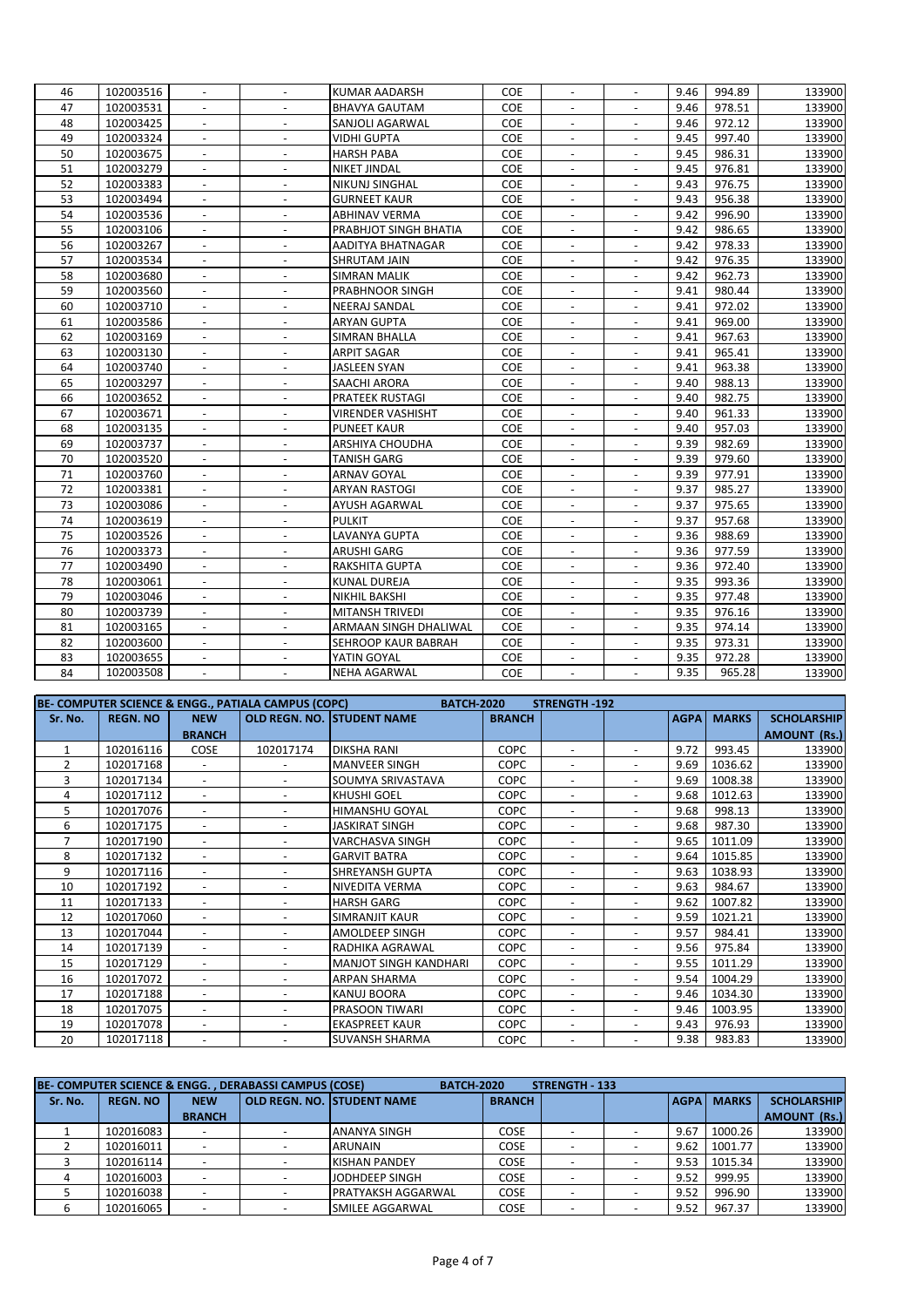|    | 102016008 |  | <b>MIRANG PURI</b>      | COSE        |  | 9.51 | 977.50  | 133900 |
|----|-----------|--|-------------------------|-------------|--|------|---------|--------|
|    | 102016049 |  | <b>AVIRAL JAIN</b>      | COSE        |  | 9.50 | 1001.39 | 133900 |
|    | 102016082 |  | <b>ROYAL GARG</b>       | <b>COSE</b> |  | 9.50 | 988.68  | 133900 |
| 10 | 102016069 |  | <b>SUDHANG MAHAJAN</b>  | COSE        |  | 9.47 | 968.76  | 133900 |
| 11 | 102016109 |  | <b>TANYA GARG</b>       | COSE        |  | 9.45 | 957.19  | 133900 |
| 12 | 102016066 |  | MANAN SINGH MEHRA       | <b>COSE</b> |  | 9.43 | 977.72  | 133900 |
| 13 | 102016051 |  | <b>AMAN GUPTA</b>       | <b>COSE</b> |  | 9.42 | 987.88  | 133900 |
| 14 | 102016016 |  | <b>CHIRANJEEV SINGH</b> | COSE        |  | 9.40 | 981.51  | 133900 |

|                | <b>BE-ELECTRONICS &amp; COMMUNICATION ENGG (ECE)</b> |                          |                          | <b>BATCH-2020</b>         |               | <b>STRENGTH-188</b>      |                              |             |              |                     |
|----------------|------------------------------------------------------|--------------------------|--------------------------|---------------------------|---------------|--------------------------|------------------------------|-------------|--------------|---------------------|
| Sr. No.        | <b>REGN. NO</b>                                      | <b>NEW</b>               | OLD REGN. NO.            | <b>ISTUDENT NAME</b>      | <b>BRANCH</b> |                          |                              | <b>AGPA</b> | <b>MARKS</b> | <b>SCHOLARSHIP</b>  |
|                |                                                      | <b>BRANCH</b>            |                          |                           |               |                          |                              |             |              | <b>AMOUNT (Rs.)</b> |
| $\mathbf{1}$   | 102183049                                            | <b>COE</b>               | 102006153                | <b>MUDIT SAXENA</b>       | <b>ECE</b>    |                          | $\overline{\phantom{0}}$     | 9.67        | 1088.32      | 133900              |
| $\overline{2}$ | 102183050                                            | <b>COE</b>               | 102006023                | <b>INAYAT</b>             | <b>ECE</b>    | $\overline{\phantom{a}}$ | $\overline{\phantom{a}}$     | 9.65        | 1098.48      | 133900              |
| 3              | 102183052                                            | <b>COE</b>               | 102056005                | <b>SAMARJEET BALIYAN</b>  | <b>ECE</b>    | $\overline{\phantom{a}}$ | $\overline{\phantom{a}}$     | 9.64        | 1062.53      | 133900              |
| 4              | 102183054                                            | <b>COE</b>               | 102006039                | <b>ABHA HIMANI</b>        | <b>ECE</b>    |                          | $\overline{\phantom{a}}$     | 9.64        | 1055.24      | 133900              |
| 5.             | 102183056                                            | <b>COE</b>               | 102006031                | <b>SAHIL</b>              | <b>ECE</b>    | $\overline{\phantom{a}}$ | $\overline{\phantom{a}}$     | 9.60        | 1064.75      | 133900              |
| 6              | 102006012                                            |                          |                          | <b>GARIMA GUPTA</b>       | <b>ECE</b>    | $\overline{\phantom{a}}$ | $\overline{\phantom{a}}$     | 9.59        | 1085.46      | 115900              |
| 7              | 102195002                                            | <b>ENC</b>               | 102006061                | <b>KESHAV BHATIA</b>      | <b>ECE</b>    |                          | $\overline{\phantom{a}}$     | 9.59        | 1058.83      | 115900              |
| 8              | 102195003                                            | <b>ENC</b>               | 102056016                | <b>RAGHAV KHANNA</b>      | <b>ECE</b>    | $\overline{\phantom{a}}$ | $\overline{\phantom{a}}$     | 9.55        | 1049.52      | 115900              |
| 9              | 102006086                                            |                          |                          | <b>KESHAV SHARMA</b>      | <b>ECE</b>    | $\overline{\phantom{a}}$ | $\overline{\phantom{a}}$     | 9.50        | 1038.42      | 115900              |
| 10             | 102006072                                            | $\overline{\phantom{0}}$ | $\overline{\phantom{a}}$ | <b>OSHOTAV KAUSHAL</b>    | ECE           | $\overline{\phantom{a}}$ | $\overline{\phantom{a}}$     | 9.50        | 1037.17      | 115900              |
| 11             | 102006113                                            |                          | $\overline{\phantom{a}}$ | <b>BHASKAR BLISS</b>      | ECE           | $\overline{\phantom{a}}$ | $\qquad \qquad \blacksquare$ | 9.49        | 1026.96      | 115900              |
| 12             | 102006013                                            |                          |                          | <b>AASTIK SALUJA</b>      | <b>ECE</b>    | $\overline{\phantom{a}}$ | $\overline{a}$               | 9.43        | 1060.43      | 115900              |
| 13             | 102006074                                            |                          | $\overline{\phantom{a}}$ | <b>SHIKHAR GOVIL</b>      | <b>ECE</b>    | $\overline{\phantom{a}}$ | $\overline{\phantom{a}}$     | 9.42        | 1021.01      | 115900              |
| 14             | 102006098                                            |                          | $\overline{\phantom{a}}$ | AADYA JALOTA              | <b>ECE</b>    | $\overline{\phantom{a}}$ | $\overline{\phantom{a}}$     | 9.41        | 1031.31      | 115900              |
| 15             | 102006169                                            |                          |                          | JATIN KUMAR SINGH         | <b>ECE</b>    |                          | $\overline{a}$               | 9.32        | 1008.02      | 115900              |
| 16             | 102006100                                            |                          | $\overline{\phantom{a}}$ | <b>OISHIKI GHOSH</b>      | <b>ECE</b>    | $\overline{\phantom{a}}$ | $\overline{\phantom{a}}$     | 9.32        | 1000.49      | 115900              |
| 17             | 102006110                                            |                          | $\overline{\phantom{a}}$ | PAKHI RAO                 | <b>ECE</b>    | $\overline{\phantom{a}}$ | $\overline{\phantom{a}}$     | 9.30        | 1027.43      | 115900              |
| 18             | 102006048                                            |                          |                          | <b>GURLEEN KAUR BAJWA</b> | <b>ECE</b>    | $\overline{\phantom{a}}$ | $\overline{\phantom{a}}$     | 9.26        | 1050.92      | 115900              |
| 19             | 102196010                                            | COSE                     | 102006076                | <b>NITISH KUMAR</b>       | <b>ECE</b>    | $\overline{\phantom{a}}$ | $\overline{\phantom{a}}$     | 9.23        | 1010.84      | 133900              |

|         | <b>BE-ELECTRICAL &amp; COMPUTER ENGG (EEC)</b> |               |           | <b>BATCH-2020</b>                  | STRENGTH 65   |                          |             |              |                     |
|---------|------------------------------------------------|---------------|-----------|------------------------------------|---------------|--------------------------|-------------|--------------|---------------------|
| Sr. No. | <b>REGN. NO</b>                                | <b>NEW</b>    |           | <b>OLD REGN. NO. ISTUDENT NAME</b> | <b>BRANCH</b> |                          | <b>AGPA</b> | <b>MARKS</b> | <b>SCHOLARSHIP</b>  |
|         |                                                | <b>BRANCH</b> |           |                                    |               |                          |             |              | <b>AMOUNT (Rs.)</b> |
|         | 102019017                                      |               |           | <b>JASKIRAT SINGH</b>              | <b>EEC</b>    |                          | 9.49        | 1032.79      | 95500               |
|         | 102196004                                      | COSE          | 102069012 | <b>BIPASHA GUPTA</b>               | EEC           |                          | 9.48        | 1048.04      | 133900              |
|         | 102196003                                      | COSE          | 102019046 | NANDINI GOYAL                      | EEC           |                          | 9.48        | 1041.41      | 133900              |
|         | 102019049                                      |               |           | NAMAN SHARMA                       | EEC           |                          | 9.45        | 1046.29      | 95500               |
|         | 102019005                                      |               |           | <b>PRANATHI MEHRA</b>              | EEC           |                          | 9.16        | 1012.68      | 95500               |
|         | 102019010                                      |               |           | HIMANSHI WADHWA                    | EEC           |                          | 9.05        | 995.37       | 95500               |
|         | 102019025                                      |               |           | <b>AVIKARAN</b>                    | EEC           | $\overline{\phantom{a}}$ | 9.04        | 982.67       | 95500               |

|         |                 |               | BE- ELECTRONICS (INSTRUMENTATION & CONTROL)(EIC) |                                    | <b>BATCH 2020</b> | STRENGTH 61 |                          |             |              |                     |
|---------|-----------------|---------------|--------------------------------------------------|------------------------------------|-------------------|-------------|--------------------------|-------------|--------------|---------------------|
| Sr. No. | <b>REGN. NO</b> | <b>NEW</b>    |                                                  | <b>OLD REGN. NO. ISTUDENT NAME</b> | <b>BRANCH</b>     |             |                          | <b>AGPA</b> | <b>MARKS</b> | <b>SCHOLARSHIP</b>  |
|         |                 | <b>BRANCH</b> |                                                  |                                    |                   |             |                          |             |              | <b>AMOUNT (Rs.)</b> |
|         | 102183055       | COE.          | 102005039                                        | <b>ISHA GOEL</b>                   | EIC               |             |                          | 9.64        | 1049.17      | 133900              |
|         | 102195004       | <b>ENC</b>    | 102005034                                        | <b>GARVIT MITTAL</b>               | EIC               |             |                          | 9.55        | 1067.67      | 115900              |
|         | 102186006       | <b>ECE</b>    | 102005076                                        | <b>OM SINGH</b>                    | EIC               |             |                          | 9.53        | 1059.96      | 115900              |
|         | 102196005       | <b>COSE</b>   | 102005071                                        | AARUSHI GUPTA                      | EIC               |             |                          | 9.43        | 1039.04      | 133900              |
|         | 102186007       | <b>ECE</b>    | 102005108                                        | <b>TUSHAR</b>                      | EIC               |             |                          | 9.41        | 1038.77      | 115900              |
| b       | 102196006       | <b>COSE</b>   | 102005083                                        | <b>PANSHUL SAXENA</b>              | <b>EIC</b>        |             | $\overline{\phantom{a}}$ | 9.35        | 1038.75      | 133900              |
|         | 102196007       | <b>COSE</b>   | 102005062                                        | <b>ANANYA BASSI</b>                | EIC               |             |                          | 9.30        | 1017.32      | 133900              |

|         | <b>BE-ELECTRICAL ENGG. (ELE)</b> |               |                          |                         | <b>BATCH-2020</b> | <b>STRENGTH-95</b>       |                          |             |              |                     |
|---------|----------------------------------|---------------|--------------------------|-------------------------|-------------------|--------------------------|--------------------------|-------------|--------------|---------------------|
| Sr. No. | <b>REGN. NO</b>                  | <b>NEW</b>    | OLD REGN. NO.            | <b>ISTUDENT NAME</b>    | <b>BRANCH</b>     |                          |                          | <b>AGPA</b> | <b>MARKS</b> | <b>SCHOLARSHIP</b>  |
|         |                                  | <b>BRANCH</b> |                          |                         |                   |                          |                          |             |              | <b>AMOUNT (Rs.)</b> |
|         | 102183051                        | <b>COE</b>    | 102004104                | <b>SARTHAK TIWARI</b>   | <b>ELE</b>        |                          |                          | 9.65        | 1041.67      | 133900              |
|         | 102004032                        |               |                          | <b>GUNJAN UPADHYAY</b>  | <b>ELE</b>        |                          |                          | 9.60        | 1067.86      | 95500               |
|         | 102196002                        | <b>COSE</b>   | 102004048                | <b>MEGHNA SINHA</b>     | <b>ELE</b>        |                          |                          | 9.53        | 1080.77      | 133900              |
| 4       | 102189003                        | <b>MEC</b>    | 102004010                | <b>DAKSH VERMA</b>      | <b>ELE</b>        | ۰                        | $\overline{\phantom{a}}$ | 9.48        | 1050.16      | 95500               |
|         | 102004036                        |               |                          | <b>MADHAV VERMA</b>     | <b>ELE</b>        |                          | $\overline{\phantom{0}}$ | 9.48        | 1043.19      | 95500               |
| 6       | 102196008                        | <b>COSE</b>   | 102004052                | <b>SAKSHAM MINGLANI</b> | <b>ELE</b>        |                          | $\overline{\phantom{a}}$ | 9.27        | 1022.78      | 133900              |
|         | 102199005                        | <b>EEC</b>    | 102004097                | MITAKSHI CHANDNA        | <b>ELE</b>        |                          |                          | 9.20        | 999.40       | 95500               |
| 8       | 102004105                        |               |                          | <b>PUSHPJOT SINGH</b>   | <b>ELE</b>        | $\overline{\phantom{a}}$ |                          | 9.17        | 1014.57      | 95500               |
| 9       | 102004066                        |               | $\overline{\phantom{a}}$ | <b>ADESHVIR SINGH</b>   | <b>ELE</b>        | ۰                        | $\overline{\phantom{0}}$ | 9.09        | 1001.63      | 95500               |
| 10      | 102199008                        | <b>EEC</b>    | 102004038                | <b>DIVYANG PANDOH</b>   | <b>ELE</b>        |                          |                          | 9.02        | 989.90       | 95500               |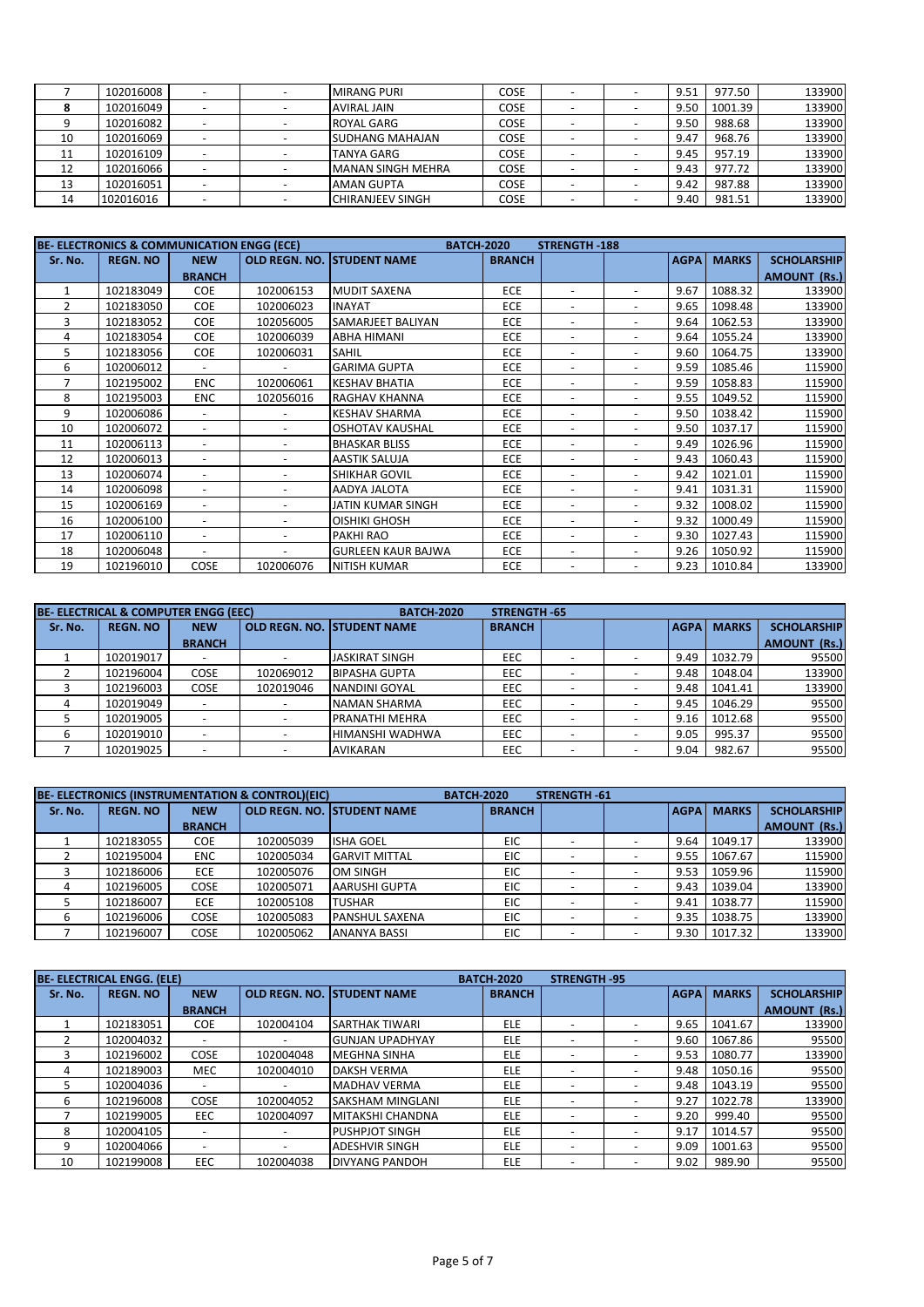|                | BE-ELECTRONICS & COMPUTER ENGG.(ENC) |                          |                          | <b>BATCH-2020</b>                  |               | <b>STRENGTH-198</b>      |                              |             |              |                     |
|----------------|--------------------------------------|--------------------------|--------------------------|------------------------------------|---------------|--------------------------|------------------------------|-------------|--------------|---------------------|
| Sr. No.        | <b>REGN. NO</b>                      | <b>NEW</b>               |                          | <b>OLD REGN. NO. ISTUDENT NAME</b> | <b>BRANCH</b> |                          |                              | <b>AGPA</b> | <b>MARKS</b> | <b>SCHOLARSHIP</b>  |
|                |                                      | <b>BRANCH</b>            |                          |                                    |               |                          |                              |             |              | <b>AMOUNT (Rs.)</b> |
|                | 102015052                            |                          |                          | <b>ADITYA GUPTA</b>                | <b>ENC</b>    | $\overline{\phantom{a}}$ | $\overline{\phantom{a}}$     | 9.58        | 998.13       | 115900              |
| $\overline{2}$ | 102015179                            |                          |                          | <b>MEDHA GUPTA</b>                 | <b>ENC</b>    |                          |                              | 9.50        | 1026.06      | 115900              |
| 3              | 102015053                            | $\overline{\phantom{m}}$ | $\overline{\phantom{a}}$ | <b>KHUSHBOO</b>                    | <b>ENC</b>    | $\overline{\phantom{a}}$ | $\overline{\phantom{a}}$     | 9.50        | 1003.27      | 115900              |
| 4              | 102015144                            | $\overline{a}$           | $\overline{\phantom{a}}$ | <b>ABHINAV MEHRA</b>               | <b>ENC</b>    | $\overline{\phantom{a}}$ | $\qquad \qquad \blacksquare$ | 9.50        | 985.62       | 115900              |
| 5              | 102015096                            | $\overline{a}$           | $\overline{\phantom{0}}$ | <b>AABIR CHAKRABORTY</b>           | <b>ENC</b>    | $\overline{\phantom{a}}$ | $\overline{\phantom{a}}$     | 9.49        | 971.24       | 115900              |
| 6              | 102015051                            |                          |                          | <b>ISHAAN BHOLA</b>                | <b>ENC</b>    |                          |                              | 9.39        | 974.36       | 115900              |
| $\overline{7}$ | 102015181                            | $\overline{\phantom{0}}$ | $\overline{\phantom{a}}$ | <b>JHANKRIT KAUSHIK</b>            | <b>ENC</b>    | $\overline{\phantom{a}}$ | $\overline{\phantom{a}}$     | 9.37        | 960.54       | 115900              |
| 8              | 102015121                            | $\overline{\phantom{0}}$ | $\overline{\phantom{a}}$ | <b>SUKHMAN SINGH</b>               | <b>ENC</b>    | $\overline{\phantom{a}}$ | $\qquad \qquad \blacksquare$ | 9.35        | 1027.03      | 115900              |
| 9              | 102015033                            | $\overline{a}$           | $\overline{\phantom{a}}$ | <b>ANIKET TRIPATHI</b>             | <b>ENC</b>    | $\overline{\phantom{a}}$ | $\overline{\phantom{a}}$     | 9.31        | 936.07       | 115900              |
| 10             | 102015047                            |                          |                          | ARJAN SINGH SANDHU                 | <b>ENC</b>    | $\overline{\phantom{a}}$ | $\overline{\phantom{a}}$     | 9.28        | 965.30       | 115900              |
| 11             | 102015123                            | $\overline{\phantom{0}}$ | $\overline{\phantom{a}}$ | SAIYAM VERMA                       | <b>ENC</b>    | $\overline{\phantom{a}}$ | $\overline{\phantom{a}}$     | 9.26        | 976.25       | 115900              |
| 12             | 102015069                            | $\overline{\phantom{0}}$ | $\overline{\phantom{a}}$ | SARU                               | <b>ENC</b>    | $\overline{\phantom{a}}$ | $\overline{\phantom{a}}$     | 9.26        | 948.76       | 115900              |
| 13             | 102015191                            | $\overline{a}$           | $\overline{\phantom{a}}$ | <b>PRABHNOOR SINGH</b>             | <b>ENC</b>    | $\overline{\phantom{a}}$ | $\overline{\phantom{a}}$     | 9.20        | 950.66       | 115900              |
| 14             | 102015177                            | $\overline{\phantom{0}}$ | $\overline{\phantom{a}}$ | <b>ARIA</b>                        | <b>ENC</b>    | $\overline{\phantom{a}}$ | $\overline{\phantom{a}}$     | 9.20        | 940.08       | 115900              |
| 15             | 102015087                            |                          |                          | <b>UTKARSH PARASHAR</b>            | <b>ENC</b>    |                          | $\overline{\phantom{a}}$     | 9.19        | 953.36       | 115900              |
| 16             | 102015118                            | $\overline{\phantom{0}}$ | $\overline{\phantom{a}}$ | <b>VAISHNAVI</b>                   | <b>ENC</b>    | $\overline{\phantom{a}}$ | $\overline{\phantom{a}}$     | 9.12        | 949.85       | 115900              |
| 17             | 102015183                            | $\overline{a}$           | $\overline{\phantom{a}}$ | SHREYA CHOUDHARY                   | <b>ENC</b>    | $\overline{\phantom{a}}$ | $\qquad \qquad \blacksquare$ | 9.07        | 935.94       | 115900              |
| 18             | 102015050                            | $\overline{\phantom{0}}$ | $\overline{\phantom{0}}$ | <b>ANGAD BAINS</b>                 | <b>ENC</b>    | $\overline{\phantom{a}}$ | $\overline{\phantom{a}}$     | 9.05        | 952.67       | 115900              |
| 19             | 102015158                            |                          |                          | YUVRAJ VERMA                       | <b>ENC</b>    |                          | $\overline{\phantom{a}}$     | 9.04        | 971.76       | 115900              |
| 20             | 102015108                            |                          |                          | <b>MUSKANPREET KAUR</b>            | <b>ENC</b>    | $\overline{\phantom{a}}$ | $\overline{\phantom{a}}$     | 9.04        | 937.56       | 115900              |

|         | <b>BE-MECHATRONICS (MEC)</b> |               |           |                                    |               | <b>STRENGTH -34</b>      |             |              |                     |
|---------|------------------------------|---------------|-----------|------------------------------------|---------------|--------------------------|-------------|--------------|---------------------|
| Sr. No. | <b>REGN. NO</b>              | <b>NEW</b>    |           | <b>OLD REGN. NO. ISTUDENT NAME</b> | <b>BRANCH</b> |                          | <b>AGPA</b> | <b>MARKS</b> | <b>SCHOLARSHIP</b>  |
|         |                              | <b>BRANCH</b> |           |                                    |               |                          |             |              | <b>AMOUNT (Rs.)</b> |
|         | 102009015                    |               |           | <b>VAIBHAV SINHA</b>               | MEC           |                          | 9.40        | 1024.08      | 95500               |
|         | 102196009                    | COSE          | 102009013 | <b>VIDARSH UPADHAYAY</b>           | <b>MEC</b>    |                          | 9.25        | 996.00       | 133900              |
|         | 102009038                    |               |           | <b>APOORV SAXENA</b>               | MEC           | $\overline{\phantom{0}}$ | 9.21        | 994.19       | 95500               |
|         | 102009016                    |               |           | <b>IPARMESHWAR TAYAL</b>           | <b>MEC</b>    |                          | 9.16        | 1004.40      | 95500               |

|                | <b>BE-MECHANICAL ENGG. (MEE)</b> |                          |                          |                           | <b>BATCH-2020</b> | <b>STRENGTH-182</b>      |                              |             |              |                     |
|----------------|----------------------------------|--------------------------|--------------------------|---------------------------|-------------------|--------------------------|------------------------------|-------------|--------------|---------------------|
| Sr. No.        | <b>REGN. NO</b>                  | <b>NEW</b>               | OLD REGN. NO.            | <b>STUDENT NAME</b>       | <b>BRANCH</b>     |                          |                              | <b>AGPA</b> | <b>MARKS</b> | <b>SCHOLARSHIP</b>  |
|                |                                  | <b>BRANCH</b>            |                          |                           |                   |                          |                              |             |              | <b>AMOUNT (Rs.)</b> |
|                | 102183048                        | <b>COE</b>               | 102008052                | <b>KARAN SINGH THAKUR</b> | <b>MEE</b>        |                          | $\overline{\phantom{a}}$     | 9.71        | 1075.22      | 133900              |
| $\overline{2}$ | 102183053                        | <b>COE</b>               | 102008036                | <b>ISHAAN CHHABRA</b>     | <b>MEE</b>        | $\overline{\phantom{a}}$ | $\overline{\phantom{0}}$     | 9.64        | 1059.17      | 133900              |
| 3              | 102008150                        |                          |                          | <b>AKSHIT GAMBHIR</b>     | <b>MEE</b>        | $\overline{\phantom{a}}$ | $\overline{\phantom{a}}$     | 9.53        | 1063.55      | 115900              |
| 4              | 102008172                        |                          |                          | <b>VANSH OBEROI</b>       | <b>MEE</b>        |                          | $\overline{\phantom{a}}$     | 9.53        | 1045.74      | 115900              |
| 5              | 102008073                        | $\overline{\phantom{0}}$ | $\overline{\phantom{a}}$ | <b>RISHABH DHALL</b>      | <b>MEE</b>        | $\overline{\phantom{a}}$ | $\overline{\phantom{a}}$     | 9.50        | 1045.07      | 115900              |
| 6              | 102008020                        |                          | $\overline{\phantom{a}}$ | <b>ANMOL KISHORE</b>      | <b>MEE</b>        | $\overline{\phantom{a}}$ | $\overline{\phantom{a}}$     | 9.46        | 1026.36      | 115900              |
| $\overline{7}$ | 102008106                        | $\overline{\phantom{0}}$ | $\overline{\phantom{a}}$ | <b>VANSH GARG</b>         | <b>MEE</b>        | $\overline{\phantom{a}}$ | $\overline{\phantom{a}}$     | 9.41        | 1016.32      | 115900              |
| 8              | 102008119                        |                          |                          | <b>DEVANSH CHHAJLANI</b>  | <b>MEE</b>        | $\overline{\phantom{a}}$ | $\overline{\phantom{a}}$     | 9.38        | 1011.18      | 115900              |
| 9              | 102008090                        |                          |                          | <b>VASU MAHAJAN</b>       | <b>MEE</b>        |                          |                              | 9.29        | 1023.54      | 115900              |
| 10             | 102008115                        | $\overline{\phantom{m}}$ | $\overline{\phantom{a}}$ | <b>NIKET DHINGRA</b>      | <b>MEE</b>        | $\overline{\phantom{a}}$ | $\qquad \qquad \blacksquare$ | 9.26        | 1003.09      | 115900              |
| 11             | 102008094                        | $\overline{a}$           | $\overline{\phantom{0}}$ | <b>TEJASVA MARWAHA</b>    | <b>MEE</b>        | $\overline{\phantom{a}}$ | $\overline{\phantom{a}}$     | 9.23        | 999.33       | 115900              |
| 12             | 102008076                        |                          |                          | <b>ISHANT KASANA</b>      | <b>MEE</b>        |                          | $\overline{\phantom{a}}$     | 9.14        | 994.05       | 115900              |
| 13             | 102199006                        | <b>EEC</b>               | 102008120                | PALAM SHARMA              | <b>MEE</b>        | $\overline{\phantom{a}}$ | $\qquad \qquad \blacksquare$ | 9.11        | 999.22       | 95500               |
| 14             | 102008129                        |                          |                          | <b>AVLEEN GROVER</b>      | <b>MEE</b>        |                          |                              | 9.07        | 989.53       | 115900              |
| 15             | 102008143                        |                          | $\overline{\phantom{a}}$ | <b>EKAMBIR SINGH</b>      | <b>MEE</b>        | $\overline{\phantom{0}}$ | $\overline{\phantom{0}}$     | 9.04        | 964.53       | 115900              |
| 16             | 102008152                        |                          | $\overline{\phantom{a}}$ | <b>TUSHAR SINGH</b>       | <b>MEE</b>        | $\overline{\phantom{a}}$ | $\overline{\phantom{0}}$     | 9.02        | 1002.83      | 115900              |
| 17             | 102008107                        |                          |                          | <b>TANISHK GUPTA</b>      | <b>MEE</b>        | $\overline{\phantom{a}}$ | $\overline{\phantom{a}}$     | 8.96        | 978.47       | 115900              |
| 18             | 102199011                        | <b>EEC</b>               | 102008061                | SIDAK CHUCHRA             | <b>MEE</b>        | $\overline{\phantom{a}}$ | -                            | 8.86        | 982.45       | 95500               |
| 19             | 102008098                        |                          |                          | PIYUSH ZAWARE             | <b>MEE</b>        |                          |                              | 8.81        | 954.60       | 115900              |

|         | <b>BE-BIOMEDICAL</b><br><b>BATCH 2020</b> |               |  |                                     |               | <b>STRENGTH - 19</b> |      |                     |                     |
|---------|-------------------------------------------|---------------|--|-------------------------------------|---------------|----------------------|------|---------------------|---------------------|
| Sr. No. | <b>REGN. NO</b>                           | <b>NEW</b>    |  | <b>LOLD REGN. NO. ISTUDENT NAME</b> | <b>BRANCH</b> |                      |      | <b>LAGPAL MARKS</b> | <b>SCHOLARSHIP</b>  |
|         |                                           | <b>BRANCH</b> |  |                                     |               |                      |      |                     | <b>AMOUNT (Rs.)</b> |
|         | 702003025                                 |               |  | ISARTHAK JHALANI                    | <b>BME</b>    |                      | 9.52 | 998.07              | 95500               |
|         | 702003011                                 |               |  | KRATIKA AGRAWAL                     | <b>BME</b>    |                      | 9.26 | 951.00              | 95500               |

| BE(MBA)- ELECTRONICS & COMMUNICATIN ENGG (ECE) |                 |               | <b>BATCH 2020</b>             |               | STRENGTH 30 |               |              |                     |
|------------------------------------------------|-----------------|---------------|-------------------------------|---------------|-------------|---------------|--------------|---------------------|
| Sr. No.                                        | <b>REGN. NO</b> | <b>NEW</b>    | l OLD REGN. NO. ISTUDENT NAME | <b>BRANCH</b> |             | <b>AGPA</b> I | <b>MARKS</b> | <b>SCHOLARSHIP</b>  |
|                                                |                 | <b>BRANCH</b> |                               |               |             |               |              | <b>AMOUNT (Rs.)</b> |
|                                                | 402006002       |               | IMALAVIKA AJAY NAIR           | BEMBA-ECE     |             | 9.34          | 1028.19      | 95500               |
|                                                | 402006017       |               | <b>PULKIT GOYAL</b>           | BEMBA-ECE     |             | 9.04          | 1020.01      | 95500               |
|                                                | 102186011       |               | DAMINI PANDITA                | BEMBA-ECE     |             | 9.04          | 979.29       | 95500               |